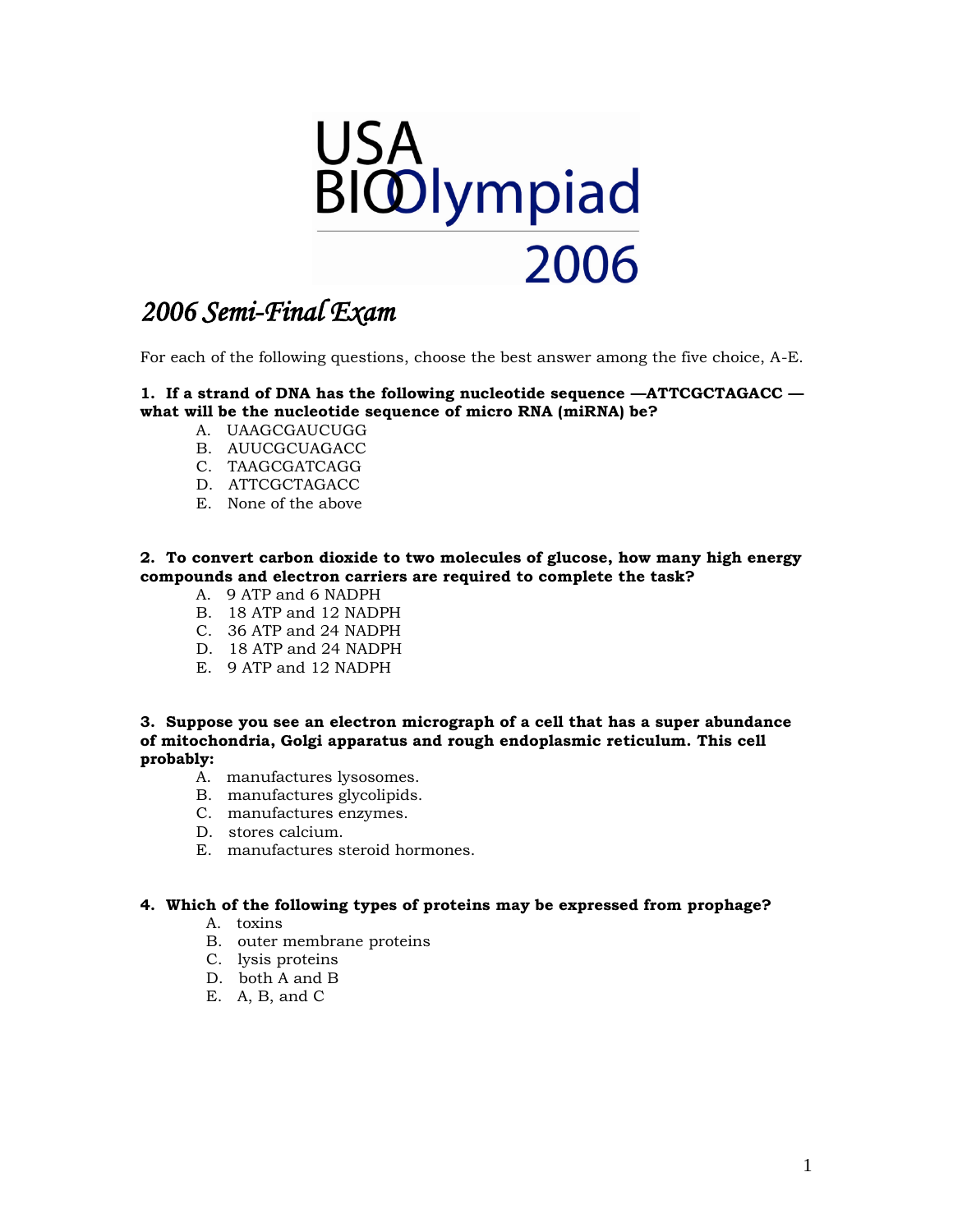**5. A yeast extract contains all the enzymes required for alcohol production. The extract is incubated under anaerobic conditions in 1 liter of media containing: 200 mM glucose, 20 mM ADP, 40 mM ATP, 2 mM NADH, 2 mM NAD+ and 20 mM Pi (inorganic phosphates). What is the maximum amount of ethanol that can be produced in these conditions?** 

- A. 2 mM
- B. 20 mM
- C. 40 mM
- D. 200 mM
- E. 400 mM

**6. The concentration of ions inside an amoeba is expressed below as ion-units per milliliter. The composition of the extra-cellular environment (ECE) is given for comparison. Assume the amoeba has been in the environment for some time.**

|            | Na <sup>-</sup> | $L^2$<br><b>TT</b> | $\cap$ 1.<br>◡ェ | HCO<br>$\lambda$<br>$\sim$   |
|------------|-----------------|--------------------|-----------------|------------------------------|
| Amoeba     |                 | 42                 | . .             | $\sqrt{ }$<br>. . <i>.</i>   |
| <b>ECE</b> | $\bigcap$<br>41 | ⊥∪                 | 4<br>. .        | $1 \Omega$<br>. . <i>. .</i> |

**Simple diffusion alone could account for which ionic concentration inside the amoeba:** [Assume the membrane is permeable in some degree to all of the above ions.]

A. Na<sup>+</sup>

- B.  $HCO<sub>3</sub>$
- C. Na<sup>+</sup>, K<sup>+</sup>, Cl<sup>-</sup> and  $HCO<sub>3</sub>$ <sup>-</sup>
- D. Na<sup>+</sup>, Cl<sup>-</sup> and  $HCO<sub>3</sub>$ <sup>-</sup>
- $E.$   $K^+$

**7. The protein Fluorollin is made of 3 domains which are conjugated, each of which absorbs and emits light at the following wavelengths:**

**Domain A Absorbs: 230-270 nm Emits: 280-310 nm**

**Domain B Absorbs: 290-310 nm Emits: 330-360 nm**

**Domain C Absorbs: 340-360 nm Emits: 390-420 nm**

**If you wanted to determine the subcellular location of Fluorollin protein by fluorescence microscopy, which of the following emission wavelengths would you monitor if you excite at 240 nm?** 

- A. 290 nm
- B. 310 nm
- C. 320 nm
- D. 350 nm
- E. 400 nm

**8. If you wanted to genetically engineer a plant to be more resistant to drought, increasing amounts of which hormone might be a good first attempt:** 

- A. abscisic acid
- B. brassinosteroid
- C. gibberellin
- D. cytokinin
- E. auxin

#### **9. Which of the following is a homosporous genus?**

- A. Pinus
- B. Hibiscus
- C. Lycopodium
- D. Selaginella
- E. Lillium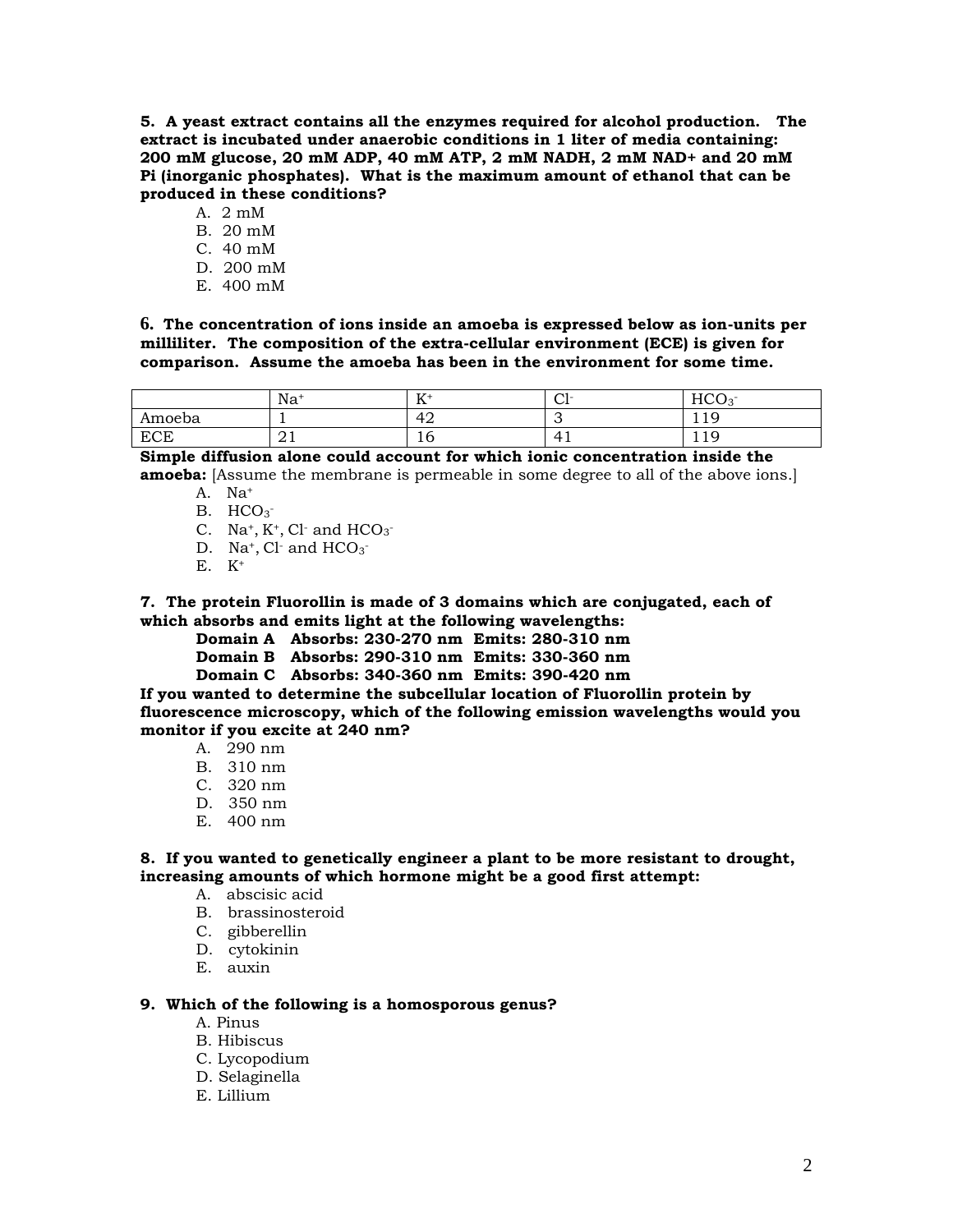#### **10. Which group of plants can be used to detoxify soil by removing arsenic, which at one time was used in pressure-treated lumber?**

- A. conifers
- B. mosses
- C. ferns
- D. horsetails
- E. lycopods

#### **11. Sapwood is \_\_\_\_ than heartwood and is found closer to the \_\_\_\_\_\_\_\_\_\_.**

- A. younger, cambium
- B. older, center of the stem
- C. older, cambium
- D. younger, center of the stem
- E. younger, closer to the phloem

#### **12. A UNIQUE feature of fertilization in angiosperms is that:**

A. it is a double fusion event; one sperm fertilizes the egg, the other sperm combines with the polar or fusion nucleus.

- B. the sperm may be carried by the wind to the female gametophyte.
- C. a pollen tube carries two sperm nuclei into the female gametophyte.
- D. a chemical attractant guides the sperm toward the egg.
- E. the sperm cells have flagella for locomotion.

#### **13. Why do adults usually die when their body temperature exceeds 105°F, but young children may survive that temperature, at least for a longer period of time?**

- A. Children's proteins are denatured at higher temperatures than adults.
- B. Children have a larger relative surface area than adults.
- C. Children sweat more than adults.
- D. At a higher temperature children's hemoglobin carries more oxygen than adult hemoglobin.
- E. Adults lose their ability to sense warmth as they age.

#### **14. Which of the following best illustrates physiological homeostasis?.**

- A. When blood  $CO<sub>2</sub>$  increases, you breathe faster and eliminate  $CO<sub>2</sub>$ .
- B. Cells in the body have the same chemical composition.
- C. Organs are composed of the same four types of tissues.
- D. The lungs have a large surface area for exchange of gases.
- E. The parietal-temporal-occipital association area of the brain.

#### **15. Training exercises such as jogging, swimming and aerobics will result in skeletal muscle tissue producing an increased:**

- A. number of sarcomeres per unit
- B. membrane potential at the motor end plate
- C. number of motor units
- D. number of intercalated disks
- E. number of mitochondria per muscle fiber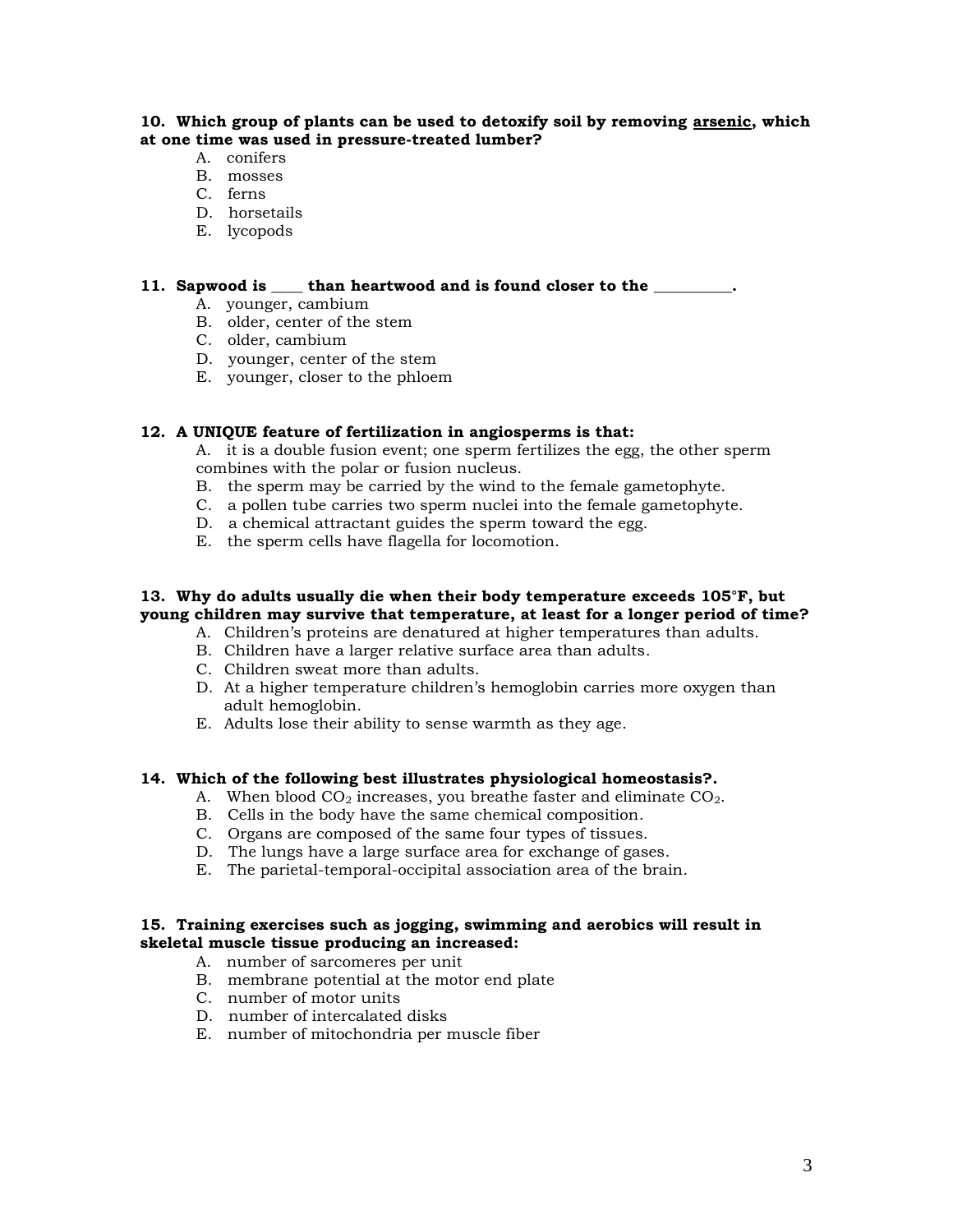#### **16. The primary excitatory neurotransmitter in the central nervous system is:**

- A. dopamine.
- B. serotonin.
- C. glutamate.
- D. gamma-aminobutyrate (GABA).
- E. norepinephrine.

#### **17. Tetanus toxin causes convulsive paralysis by:**

- A. binding to acetylcholine receptor and blocking acetylcholine.
- B. inhibiting acetylcholine esterase.
- C. causing massive acetylcholine release from motor neurons.
- D. blocking nearly all acetylcholine release from motor neurons.
- E. inhibiting sarcomere contraction.

**18. During ventricular systole, the ejection phase is associated by which of the following relative pressures in the atrium (a), ventricle (V) and aorta (A)?**

A.  $a < V < A$ B.  $a > V < A$ C.  $a < V > A$ D.  $a > V > A$ E.  $a = V < A$ 

**19. The following graph shows the pressure-volume curve of a mammalian lung when it is removed from the body and filled under two conditions. One condition is when the lung is inflated with air and the second is when it is inflated with saline solution (the entire lung is filled with saline). In both instances the excised lungs retained the thin film of liquid that lines the respiratory alveoli.**



**Based on the data presented in the graph, which of the following statements is true?** 

A. The lung cannot increase its volume if it is filled with saline instead of air. B. Surface tension created by the air-liquid interface on the alveolar surface increases the work needed to inflate the lung.

C. Resistance to flow of fluids through the respiratory passageways is greater than is the resistance to flow of air, so more work is needed to inflate the lung with saline than with air.

D. Lung compliance is independent of infusion media.

E. The work required to inflate the lungs with air at small volumes is less than the work required to inflate the lung at large volumes.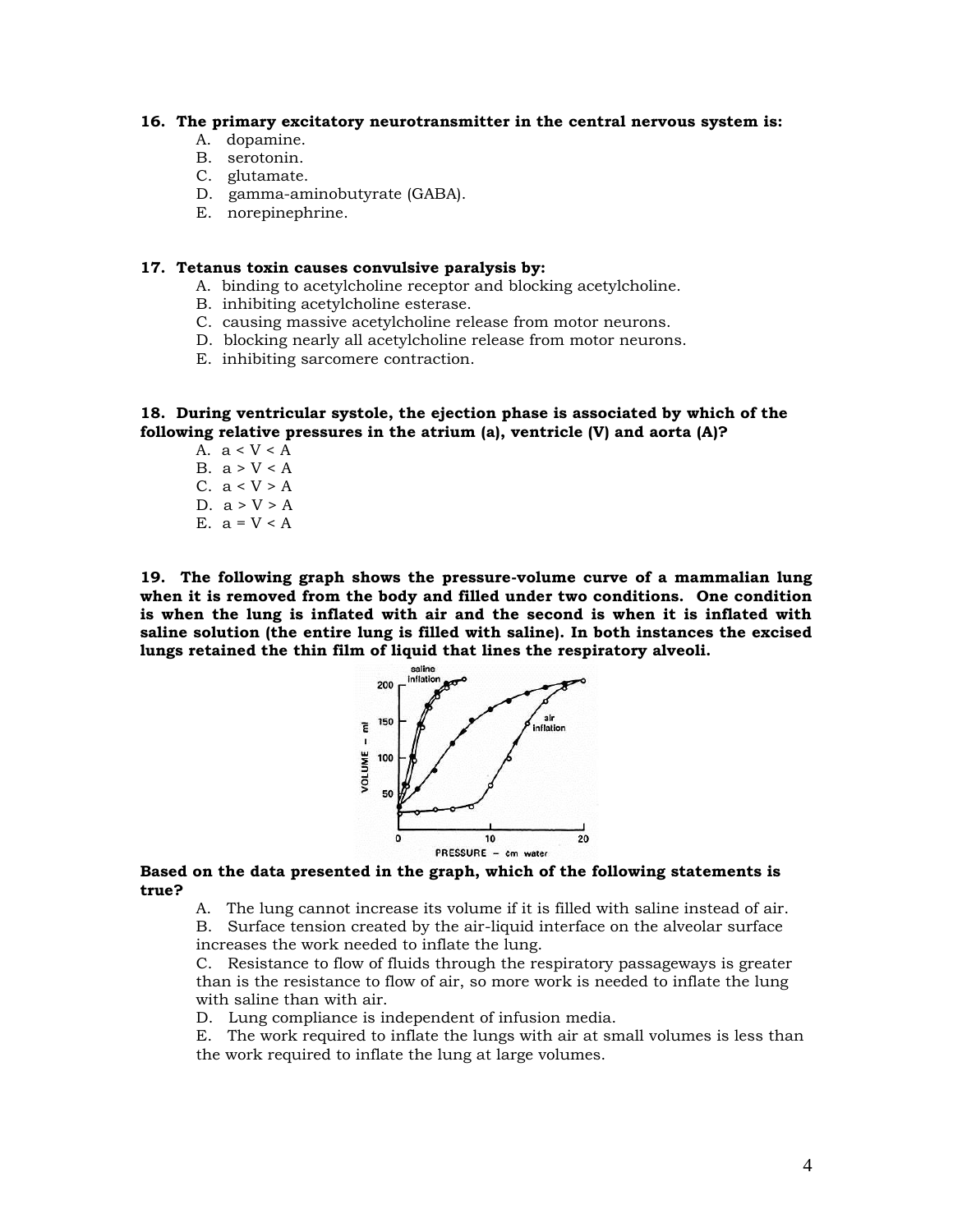**20. The graph shows the dissociation curves for hemoglobin and myoglobin.**



#### **Based on data presented in the graph, which of the following statements is true?**

A. The high affinity of myoglobin for  $O_2$  at low partial pressures of  $O_2$  prevents hemoglobin from unloading  $O_2$  to the muscle.

B. Myoglobin binds single molecules of  $O<sub>2</sub>$  that unloads to the active muscle prior to hemoglobin unloading.

C. Myoglobin helps hemoglobin bind as much  $O_2$  as possible in the lungs.

D. Hemoglobin binds  $O_2$  tightly thus preventing  $O_2$  from being made available to skeletal muscle.

E. The high affinity of hemoglobin for  $O_2$  at low partial pressures of  $O_2$  prevents myoglobin from unloading  $O_2$  in to muscle.

#### **21. Sampling blood from the splanchnic vein (from abdominal viscera) can help determine the dietary levels of all of the following constituents except:**

- A. proteins
- B. sucrose
- C. alcohol
- D. fat
- E. Can determine all of the above constituents

#### **22. What is the proximate cause of the cuteness response?**

- A. Infants who did not look cute were more likely to be killed.
- B. Infants have relatively large eyes located in the middle of the face.

C. Individuals who didn't find babies cute were more likely to destroy their own genes.

D. A and B are both proximate causes.

E. B and C are both proximate causes.

#### **23. Which of the following statements is an entirely UNACCEPTABLE statement about "circadian rhythm:"**

- A. It may have the same signal-transduction pathway in all organisms.
- B. It may need to be reset on a daily basis.
- C. It may help to cause photoperiodic responses.
- D. It is completely independent of day and night length.
- E. No one knows with certainty the exact mechanisms of biological clocks.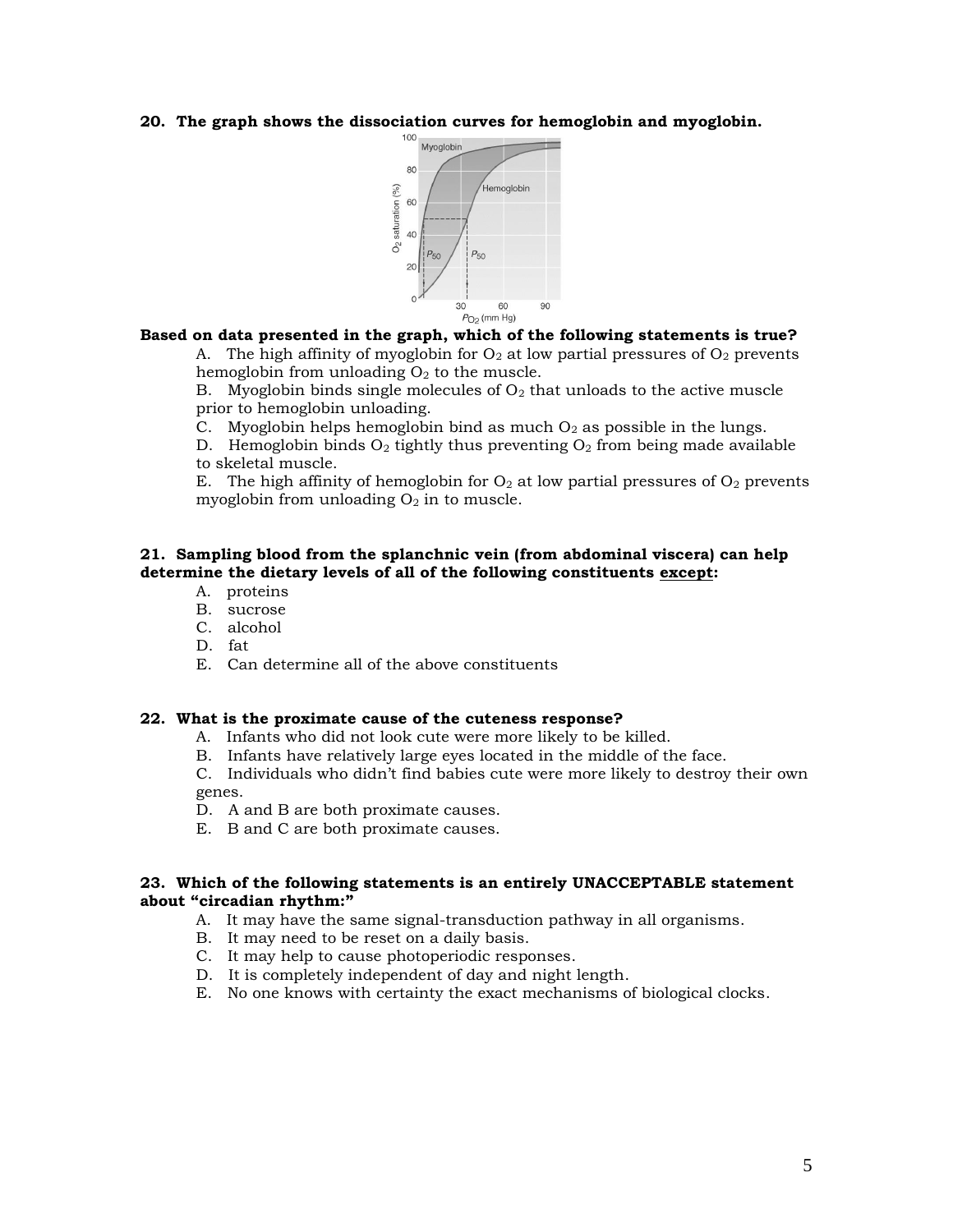**24. Joan and Claude come to you seeking genetic counseling. Claude was married before, and he and his first wife had a child with cystic fibrosis, a homozygous recessive condition. A brother of Joan's died of cystic fibrosis and Joan has never been tested for the gene. If they marry, what is the probability that Joan and Claude will have a son that WILL NOT be a carrier for or have cystic fibrosis?** 

A. ½  $B. \tfrac{1}{4}$ C. 1/12 D. 1/6 E. 1/8

**25. In foxes, there are 9 coat colors: red, standard silver, Alaskan silver, doubleblack, smoky red, cross-red, blended-cross, substandard silver, and sub-Alaskan silver. A red fox was crossed with a double-black fox and their offspring were then crossed with each other. The F<sup>2</sup> phenotypes were; 10 red : 18 smoky red : 20 cross-red : 39 blended-cross : 9 standard silver : 19 substandard silver : 12 Alaskan silver : 22 sub-Alaskan silver : 8 double-black. How many genes are** 

- **involved in this cross?** 
	- A. 18 genes
	- B. 4 pairs of genes
	- C. 9 genes
	- D. 9 pairs of genes
	- E. 4 genes

#### **26. Variation in the** *Biston betularia* **(peppered moth) is characterized by which of the following evolutionary processes?**

- A. epistasis
- B. transient polymorphism
- C. balance polymorphism
- D. aneuploidy
- E. autopolyploidy

#### **27. If a child is blood type O, which of the following blood type is impossible for either parent:**

- A. A
- B. B
- C. O
- D. AB
- E. none are impossible

#### **Figure for Question 28:**

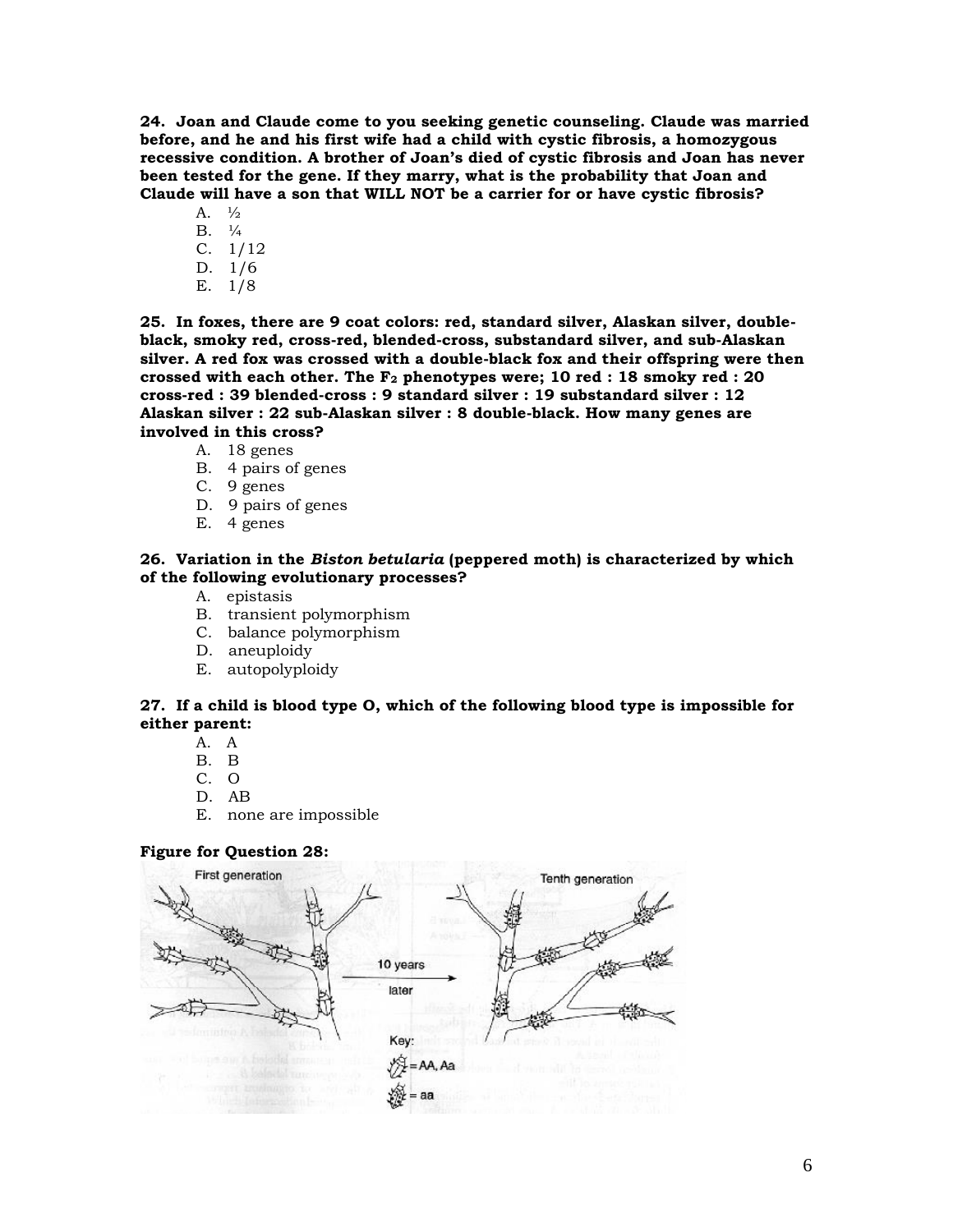**28. Population genetics shows us that certain traits of a species will become more abundant if they benefit the species. The diagram below illustrates the change that occurred in the frequency of phenotypes in an insect population over 10 generations. A probable explanation for this change would be that over time there was:** 

- A. a decrease in the population of this insect
- B. an increase in the population of this insect
- C. a decrease in the adaptive value of gene a
- D. an increase in the adaptive value of gene a
- E. a decrease in the mutation rate of gene A

**29. The diagram below represents a section of undisturbed layers of sedimentary rock in New York State and shows the location of fossils of several closely related species. According to currently accepted evolutionary theory, which is the most probable assumption about species A, B and C?** 

| Species         |     | — Surface<br>of ground |
|-----------------|-----|------------------------|
| Species B and A |     |                        |
| <b>Species</b>  | — B |                        |
| <b>Species</b>  |     |                        |

- A. Species B is more abundant than species C.
- B. Species A and B are genetically identical.
- C. Both species A and C are descended from species B.
- D. Species B descended from species A.
- E. Species C existed before species B.

#### **30. Consider the figure, below.**



**Fossils demonstrate gradualism, the theory on the time frame of evolution that states that species gradually change over time. The diagram below shows undisturbed sedimentary strata at the bottom of an ocean. The fossils found in layer B resemble the fossils found in layer A. Such similarity suggests that:** 

- A. the fossils in layer B were formed before the fossils in layer A
- B. modern forms of life may have evolved from earlier forms of life
- C. vertebrate fossils are only found in sediments
- D. the fossils in layer A must be more complex than those in layer B
- E. ancient forms teleologically anticipate later evolution.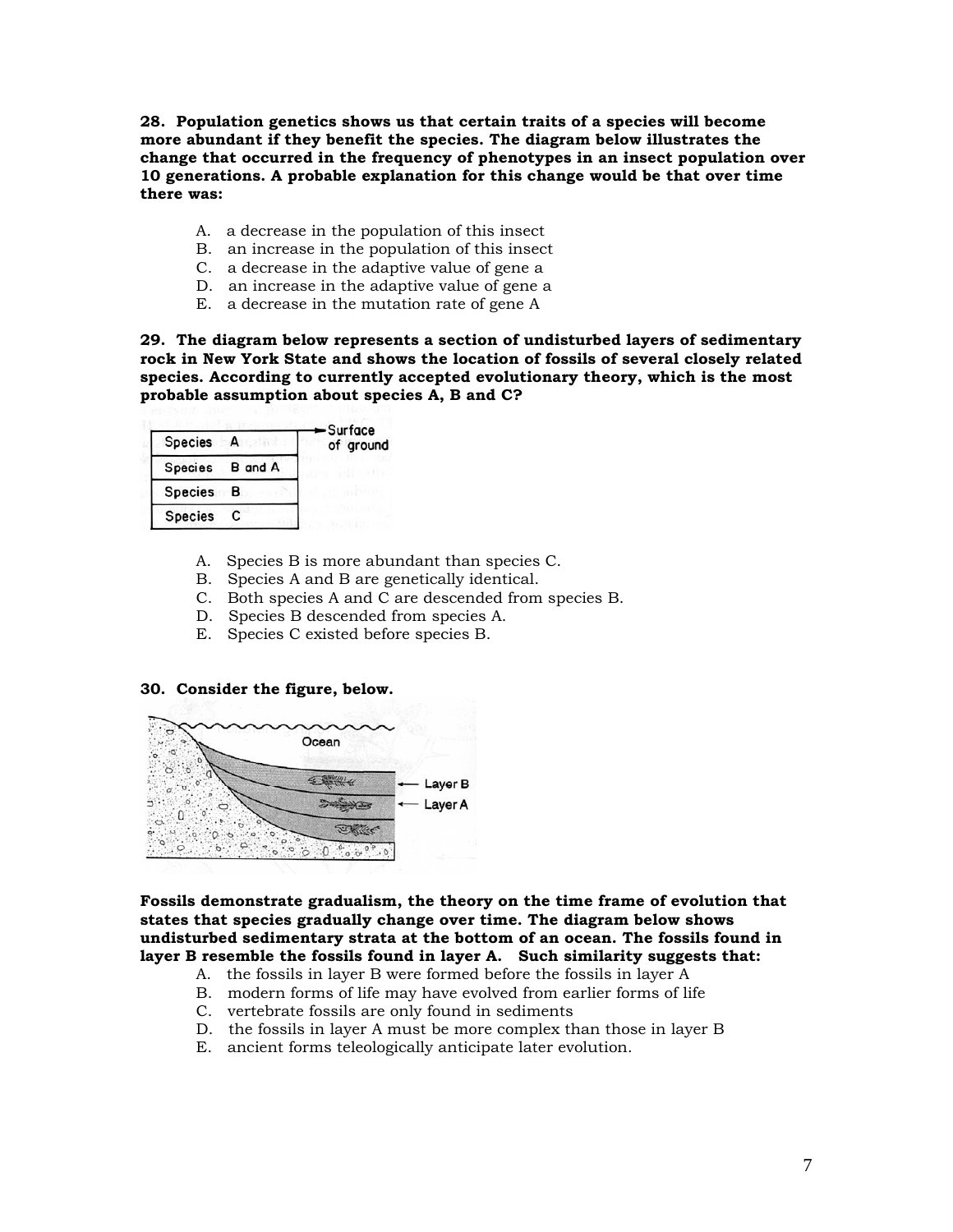#### **31. The best description of the relationships between fundamental niches (FN) and realized niches (RN) of two competing species that coexist is:**

- A.  $FN_A = RN_A$ ;  $FN_B = RN_B$
- B.  $FN_A > RN_A$ ;  $FN_B = RN_B$
- C.  $FN_A < RN_A$ ;  $FN_B < RN_B$
- D.  $FN_A > RN_A$ ;  $FN_B > RN_B$
- E.  $FN_A = RN_A$ ;  $FN_S > RN_S$

#### **32. Which combination of the following statements represent general principles of island colonization?**

1) more species are likely to be established on larger islands, and fewer on smaller islands

2) there is a greater probability of colonization if the island is closer to another land mass.

3) Over time, colonial populations become genetically divergent from their parent population due to natural selection, mutation, and/or genetic drift.

4) The older the island, the more likely it will be colonized.

5) Geographic isolation reduces gene flow between populations.

- A. only 3 and 4
- B. only 1, 2, 4, and 5
- C. 1, 2, 3, 4, and 5
- D. only 1, 2, and 3
- E. only 2 and 3

#### **33. For populations that exhibit \_\_\_\_\_\_\_\_\_\_ population growth, maximum**  harvesting vield is achieved when

- A. exponential, population growth rate is highest
- B. logistic, the population reaches its carrying capacity
- C. logistic, population growth rate is highest
- D. logistic, population growth rate is not changing with population size
- E. exponential, the population reaches its carrying capacity

#### **34. Of the following characteristics, select the most distinctive key character for the Magnoliophyta:**

- A. leaf type
- B. pollen structure
- C. presence of seeds
- D. fruit
- E. roots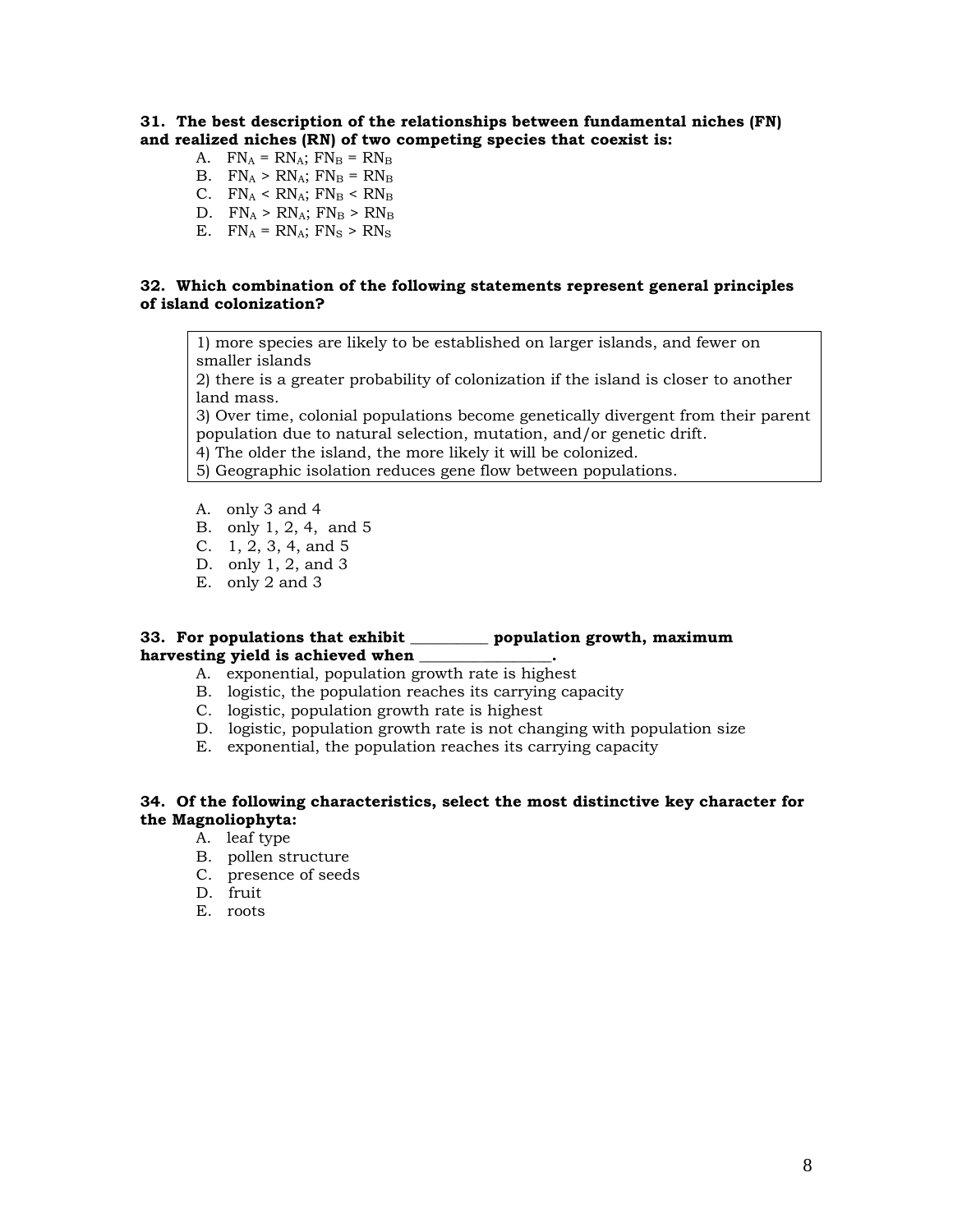



Figure 1. An example of a phylogeny showing characters by which taxa are recognised. Characters  $1 - 4$  are synapomorphies,  $5 - 12$  are autapomorphies and 13 is an attribute seen in the salmon and the shark.

```
Alternative 1
                                          Alternative 2
Theory according to character 13 Theory according to characters 3 and 4
```


Figure 2. Two possible ways to organize the data from Figure 1.

#### **35. Which of the following statements is MOST APPROPRIATE in regard to figures 1 and 2 above?**

A. Alternative 2 shows more parsimony than does Alternative 1.

B. The Lamprey and the Lizard are the oldest because they have the longest line.

C. The four groups shown in Figure 1 are equally related as they are all at the same horizontal level.

D. X, Y and Z are characteristics common to all groups.

E. the Lamprey is more closely related to the Shark than to the Salmon or Lizard.

### **Turn page for Part B: Section 1. Continue marking on answer sheet.**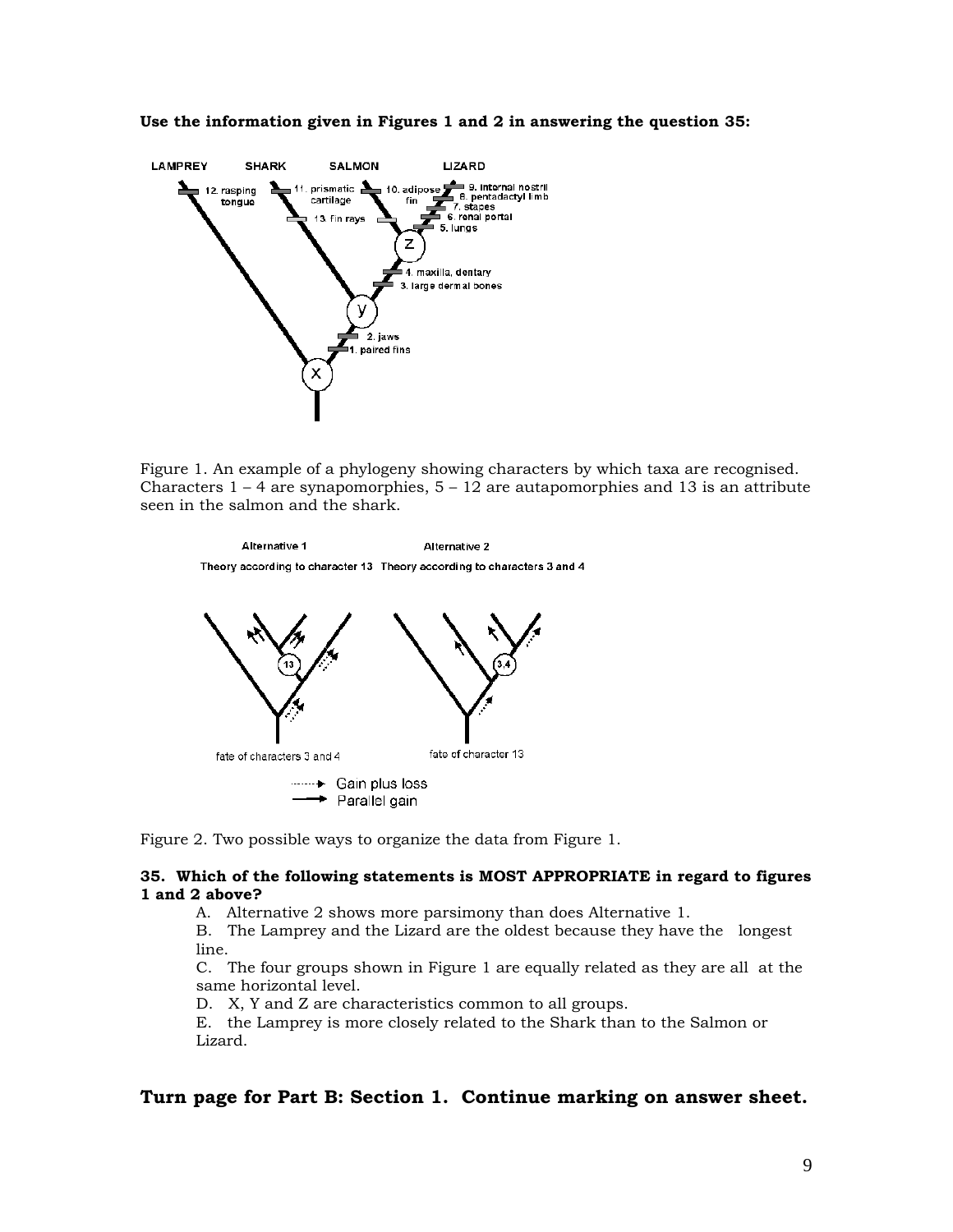*ID Number \_\_\_\_\_\_\_\_\_ 2006 Semi-Final Exam - Part B:* 

#### **Consider a standard Oxyhemoglobin Dissociation Curve for question 36 only.**



**OxyHemoglobin Dissociation Curve** 

#### **36. Given the following possibilities, which of these are appropriate in describing why the curve has its particular shape? (Choose A, B, C, or D)**

i. Binding of one ligand to a hemoglobin subunit increases the probability of binding of the remaining subunits.

ii. Binding of one ligand to a hemoglobin subunit inhibits the probability of binding of the remaining subunits.

- iii. There is increasing oxygen loading affinity at progressively higher  $PaO<sub>2</sub>$ .
- iv. There is decreased oxygen loading affinity at progressively higher  $PaO<sub>2</sub>$ .
- v. Suggests that hemoglobin has multiple binding sites.
	- A. ii, iii and v only
	- B. i, iii, and v only
	- C. i, iv, and v only
	- D. ii, iv, and v only

#### **37. Chloroplasts and mitochondria are similar in certain respects. Given the following characteristics, which are common to both chloroplasts and mitochondria? (Choose A, B, C, D, or E)**

- i. Both are single-membrane bounded structures.
- ii. Both are double-membrane bounded structures.
- iii. Both undergo reactions that are primarily oxidative in nature.
- iv. Both have similar, although not identical, electron transfer systems.
- v. Both contain ribosomes.
- vi. Both undergo reactions that are primarily reductive in nature.
- vii. Both contain DNA and RNA.
- viii. Both undergo chemiosmosis.
	- A. i, iii, v, vii, and viii only
	- B. i, iv, vi, vii, and viii only
	- C. ii, iv, v, vii, and viii only
	- D. ii, iii, vi, vii, and viii only
	- E. ii, iv, vi, vi, and viii only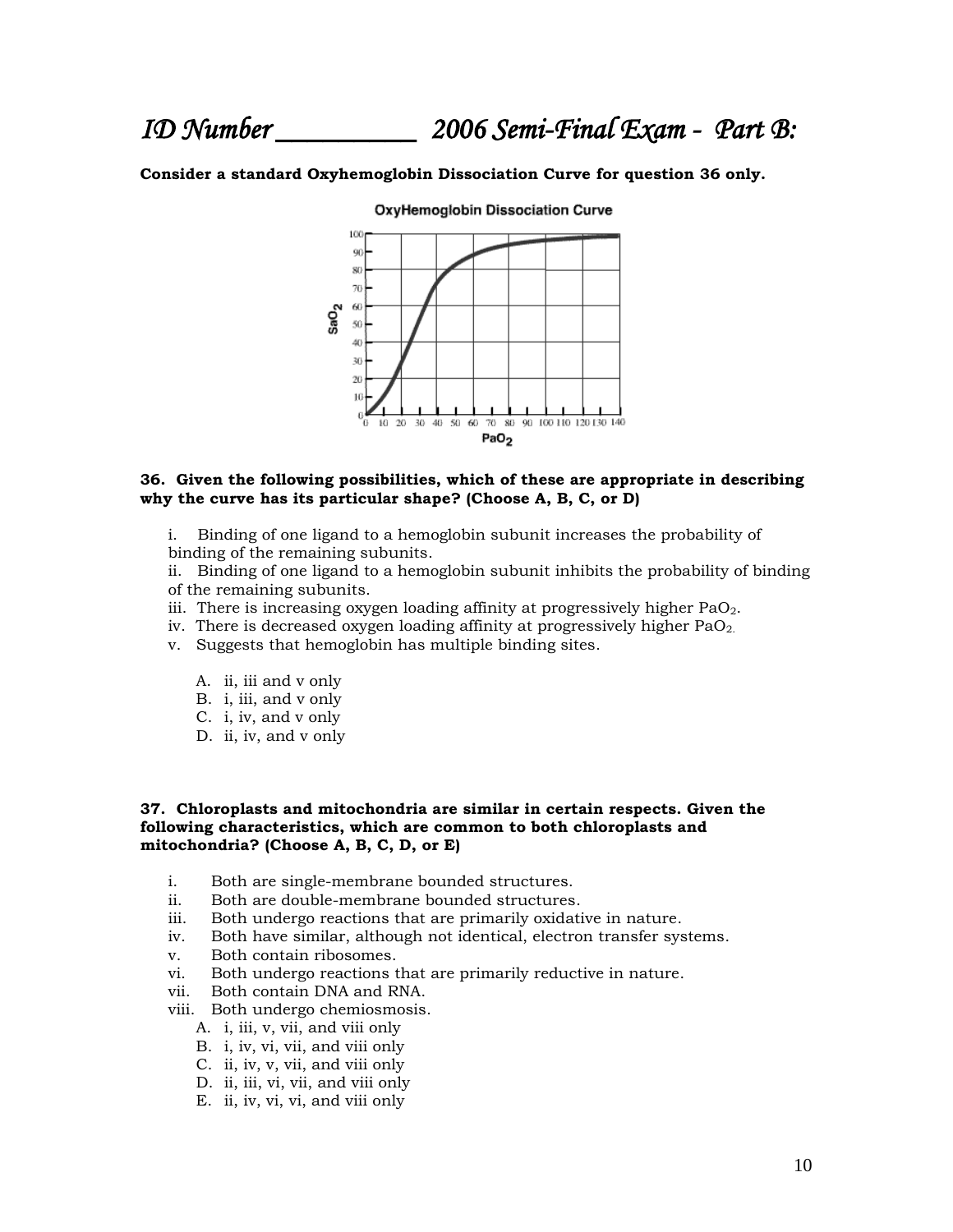#### **38. Consider the following data:**

The maximum rate of photosynthesis of green plant is about 20 mg glu/dm<sup>-2</sup>/hr<sup>-1</sup> The heat of combustion of glucose is approximately 686 Kc/mole The gram molecular weight of glucose is 180gm.

**How much energy (Kcal/m) could be made over a 12 hr lighted period, by a green plant having a total leaf surface area of 2000 dm-2?** 

- A. 183.2 Kc
- B. 1832 Kc
- C. 1524.4 Kc
- D. 916 Kc
- E. 9.16 Kc

#### **39. There is a large difference in pH across the thylakoid membrane between the thylakoid compartment and the stroma. From the list given below, choose those that are appropriate in explaining the difference. (Choose A, B, C, or D)**

- i. The transport of protons into the thylakoid compartment by the electron transfer system.
- ii. The transport of protons out of the thylakoid compartment into the stroma by the electron transfer system.
- iii. Protons splitting from water remaining in the thylakoid compartment
- iv. Protons splitting from water exiting the thylakoid compartment.
- v. The removal of hydrogen from the stroma during the reduction of NADP to NADPH.
- vi. The retention of hydrogen in the stroma during the reduction of NADP to NADPH.
	- A. i, iv, and vi only
	- B. ii, iv, and vi only
	- C. i, iv, and v only
	- D. i, iii, and v only

#### **Questions 40 to 49 refer to the information given below:**

The appropriate functioning of the electron transport system in mitochondria is essential to the life of aerobic organisms. However, a variety of compounds can in one way or another inhibit this system. Given below are a list of such inhibitors and their mode of action.

Rotenone – blocks NADH dehydrogenase in Complex 1

Oligomycin – blocks ATP synthase

Dinitrophenol – an uncoupling agent- loss of coupling between  $H^+$  and ETC

Atractyloside – block transport of ADP in and ATP out of the mitochondrial matrix Valinomycin – carries potassium or rubidium ions across the membrane

These actions can have an effect on oxygen consumption either by causing a higher or a lower consumption. For each of the following inhibitors, choose the appropriate effect.

#### **40. Rotenone**

- A. higher oxygen consumption
- B. lower oxygen consumption

#### **41. Oligomycin**

- A. higher oxygen consumption
- B. lower oxygen consumption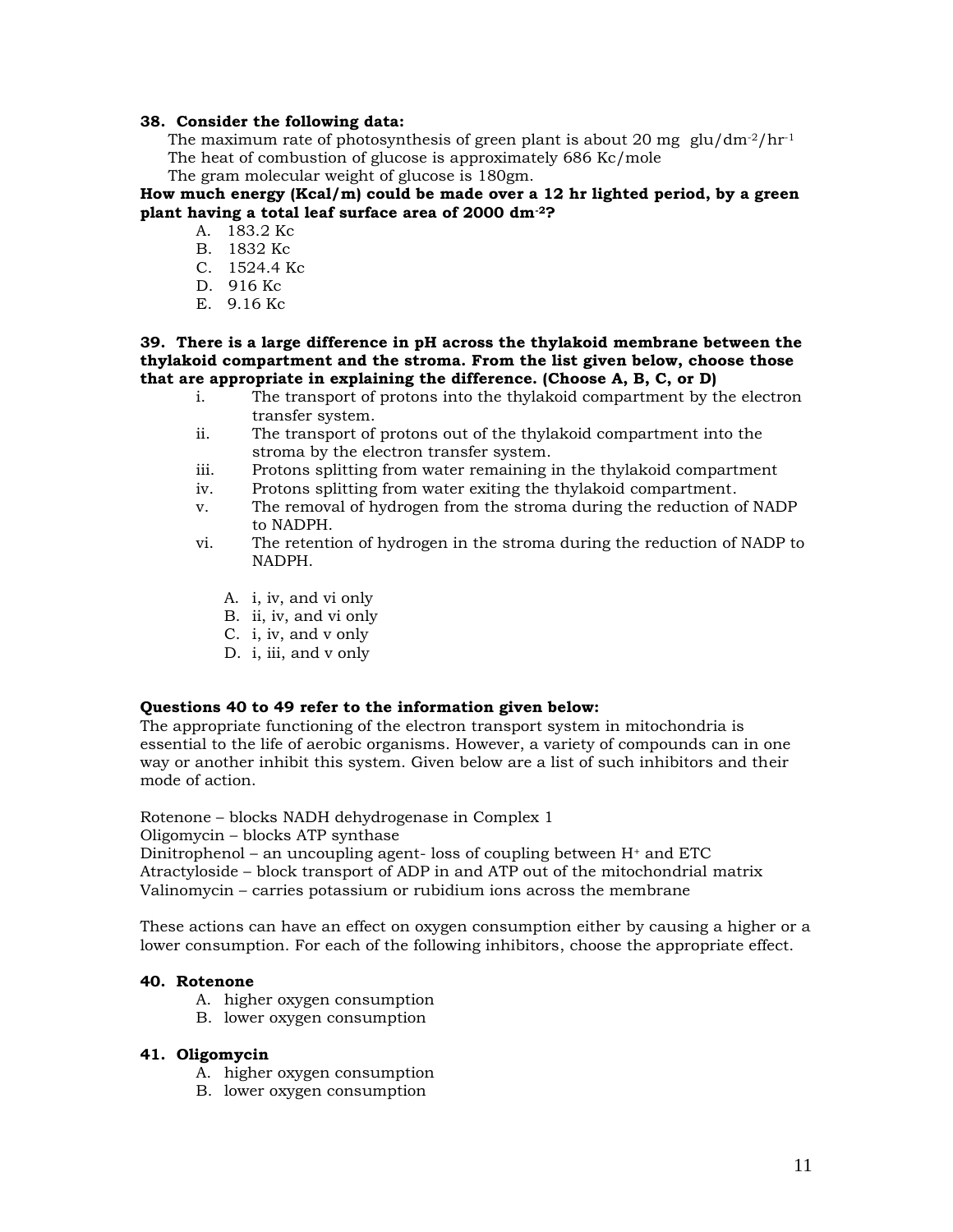#### **42. Dinitrophenol**

- A. higher oxygen consumption
- B. lower oxygen consumption

#### **43. Atractyloside**

- A. higher oxygen consumption
- B. lower oxygen consumption

#### **44. Valinomycin**

- A. higher oxygen consumption
- B. lower oxygen consumption

These actions can also effect hydrogen ion transport or the nature of the  $H^+$  gradient. For each of the following inhibitors, choose the appropriate effect.

#### **45. Rotenone**

- A. increased hydrogen gradient
- B. decreased hydrogen gradient

#### **46. Oligomycin**

- A. increased hydrogen gradient
- B. decreased hydrogen gradient

#### **47. Dinitrophenol**

- A. increased hydrogen gradient
- B. decreased hydrogen gradient

#### **48. Atractyloside**

- A. increased hydrogen gradient
- B. decreased hydrogen gradient

### **49. Valinomycin**

- A. increased hydrogen gradient
- B. decreased hydrogen gradient

#### **50. In angiosperms a spore differs from a seed in a variety of ways. Given below is a list of possible ways this occurs.**

- i. A spore is haploid, a seed has both haploid and diploid tissue
- ii. A spore is diploid, a seed is haploid.
- iii. A spore is the consequence of meiosis, a seed the consequence of fertilization.
- iv. A spore develops into a gametophyte, a seed develops into a new sporophyte.
- v. A spore develops into a sporophyte, a seed develops into a gametophyte.
- vi. A spore is unicellular, a seed is multicellular (more complex: embryo, endosperm, seed coat).
- vii. A spore contains little or no stored food, a seed contains stored food (endosperm).
	- A. ii, iii, v, vi, and vii only
	- B. i, iii, v, vi, and vii only
	- C. i, iii, v, and vi only
	- D. ii, v, vi, and vii only
	- E. i, iii, iv, vi, and vii only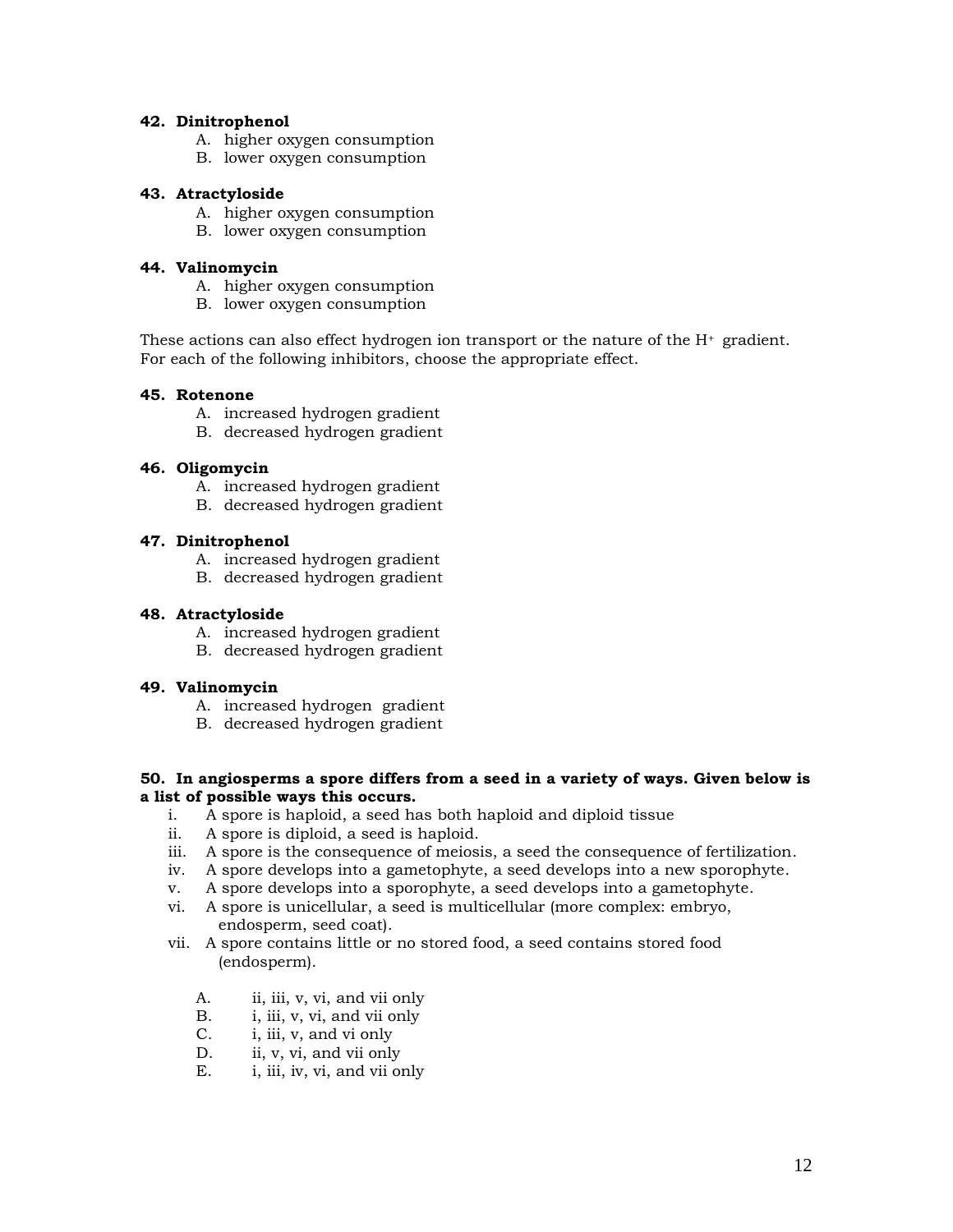#### **Question 51 to 55 refer to the information below.**

A 22 year old man weighing 70 kg has an episode of gastroenteritis with acute vomiting and diarrhea. Over 24 hours he loses 2 kg of body weight. A blood sample shows that his plasma concentrations of sodium and potassium are normal (145 mEq/L and 4 mEq/L respectively). Indicate whether the following parameters are currently increased, decreased, or unchanged as a result of this illness.

### **51. Plasma osmolality.** A. unchanged B. increased C. decreased **52. Plasma ADH (anti-diuretic hormone)** A. unchanged B. increased C. decreased **53. Urine osmolality**  A. unchanged B. increased C. decreased **54. Sensation of thirst**  A. unchanged B. increased C. decreased **55. Extracellular fluid volume**

A. unchanged B. increased C. decreased

#### **Questions 56 to 60 refer to the chart below.**

OXYGEN-HEMOGLOBIN DISSOCIATION CURVES



**Given the above three oxygen-hemoglobin dissociation curves – A , B, or C – indicate for each of the following which of the three best fits the condition stated.** 

| 56. Expected curve for a decrease in H+ ions. |                                                       |                                                                               |  |
|-----------------------------------------------|-------------------------------------------------------|-------------------------------------------------------------------------------|--|
| A. A curve                                    | B. B curve                                            | C. C curve                                                                    |  |
|                                               | 57. Expected curve with a body temperature of 38.5°C. |                                                                               |  |
| A. A curve                                    | B. B curve                                            | C. C curve                                                                    |  |
| DPG (2,3 Diphosphoglycerate).                 |                                                       | 58. Expected curve with carbon monoxide exposure, a competitive inhibitor for |  |
| A. A curve                                    | B. B curve                                            | C. C curve                                                                    |  |

**59. Expected curve for pH 7.4.** A. A curve B. B curve C. C curve **60. Expected curve for carbon dioxide exposure.** A. A curve B. B curve C. C curve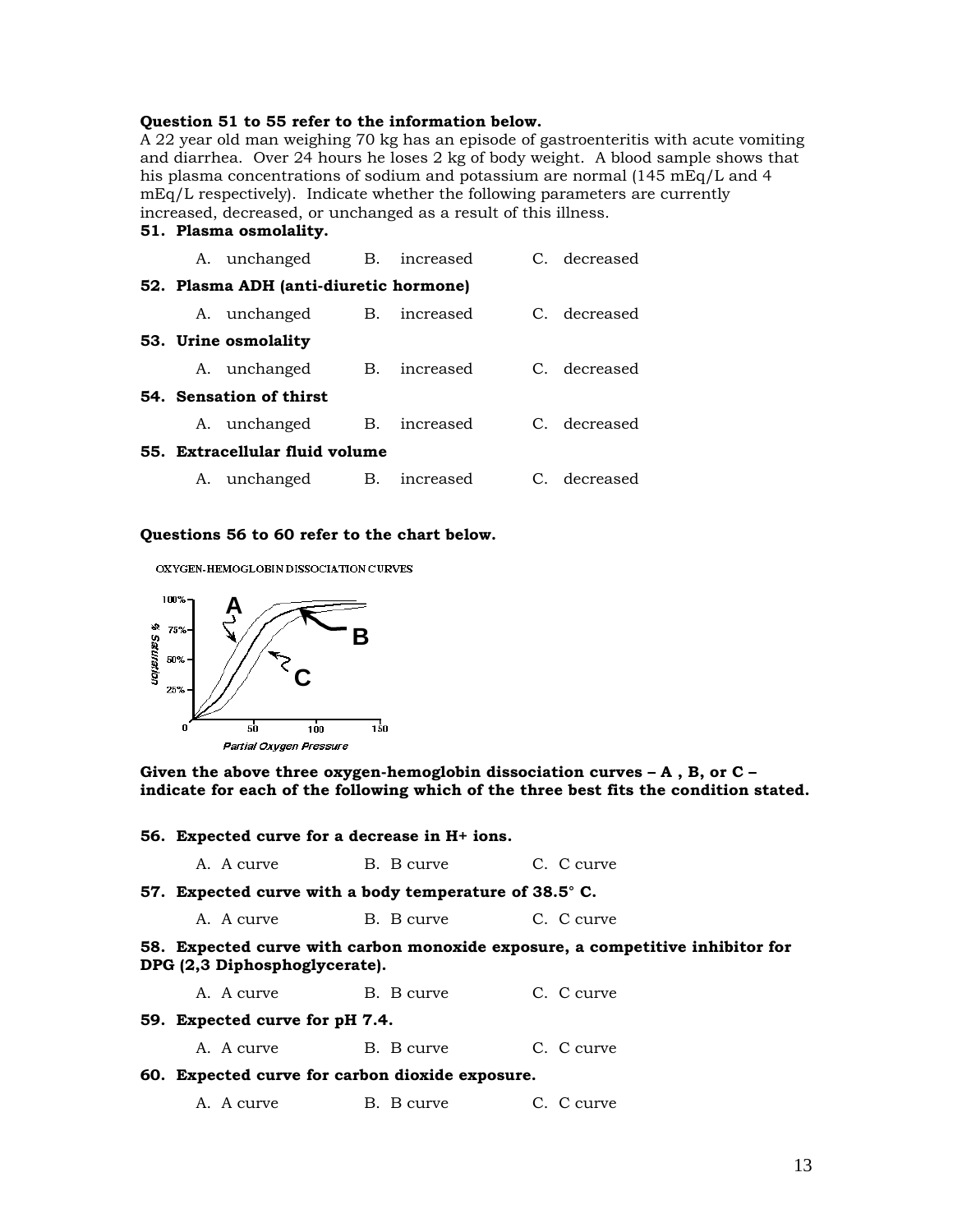### **A Virtual Experiment: Questions 61 to 65**

A confluent layer of macrophage cells are grown in two  $(2)$   $25 \text{ cm}^2$  tissue culture flasks with appropriate medium containing 10% plasma serum. For the experiment all medium is removed from the flask and the cells are washed with appropriate buffers to remove all traces of serum and media. *E. coli* bacteria, suspended in serum free media, are then added or "fed" to the macrophages. The process of *E. coli* death from phagocytosis was then studied.

#### **61. It is necessary in a phagocytosis study to remove the serum because:**

- A. The complement proteins would have independently killed the bacteria.
- B. The B cells would have independently killed the bacteria.
- C. The natural killer cells would have independently phagocitized the bacteria.
- D. Serum proteins would have inhibited the membrane attack complex (MAC).
- E. Serum proteins would have inhibited the MHC complex.

After 30 minutes the cells in tissue culture flask one (1) and two (2) are washed with appropriate buffers to remove all *E. coli*. Serum free media is added and the flasks incubated.

#### **62. The macrophage cell notifies other cells of an immunological invader by:**

- i. up-regulating expression of MHC I molecules upon activation.
- ii. up-regulating expression of MHC II molecules upon activation.
- iii. interacting with the complement system.
- iv. acting as an antigen presenting cell.
- v. inactivating viruses once they enter the macrophage.
- vi. decreasing enzymatic production
- vii. increasing enzymatic production
	- A. i, iii, iv, and vi
	- B. i. iv, v, and vii
	- C. ii, iii, iv, and vii
	- D. ii, iii, iv, and v
	- E. i, ii, iv, and vi

#### **63. During incubation the macrophage and microbe are at war. Which statement is true.**

- A. The macrophage digests the *E. coli* through the oxidative burst.
- B. The *E. coli* protects itself through the oxidative burst.

C. The oxidative burst is characterized by an increased production of hydrogen peroxide.

- D. The oxidative burst results in the formation of a membrane attack complex.
- E. A and C

The macrophages are then lysed by adding ice cold water. The lysed macrophages and water are then centrifuged and the bacteria isolated from the macrophage debris. The bacteria are suspended, diluted and plated on agar. After 90 minutes the same procedure was followed for tissue culture flask 2 and the bacteria were again plated. Bacterial plates 1 and 2 were incubated for 24 hours.

#### **64. Why were the macrophages lysed with a brief exposure to ice cold water and not the** *E. coli***?**

- A. Rapid cold-shock results in osmotic lysis.
- B. Gram positive bacteria are impervious to osmotic insult.
- C. The membrane lipid bilayer is impermeable to water.
- D. Lysis occurs only with eukaryotic cells.
- E. Cell walls limit osmotic lysis.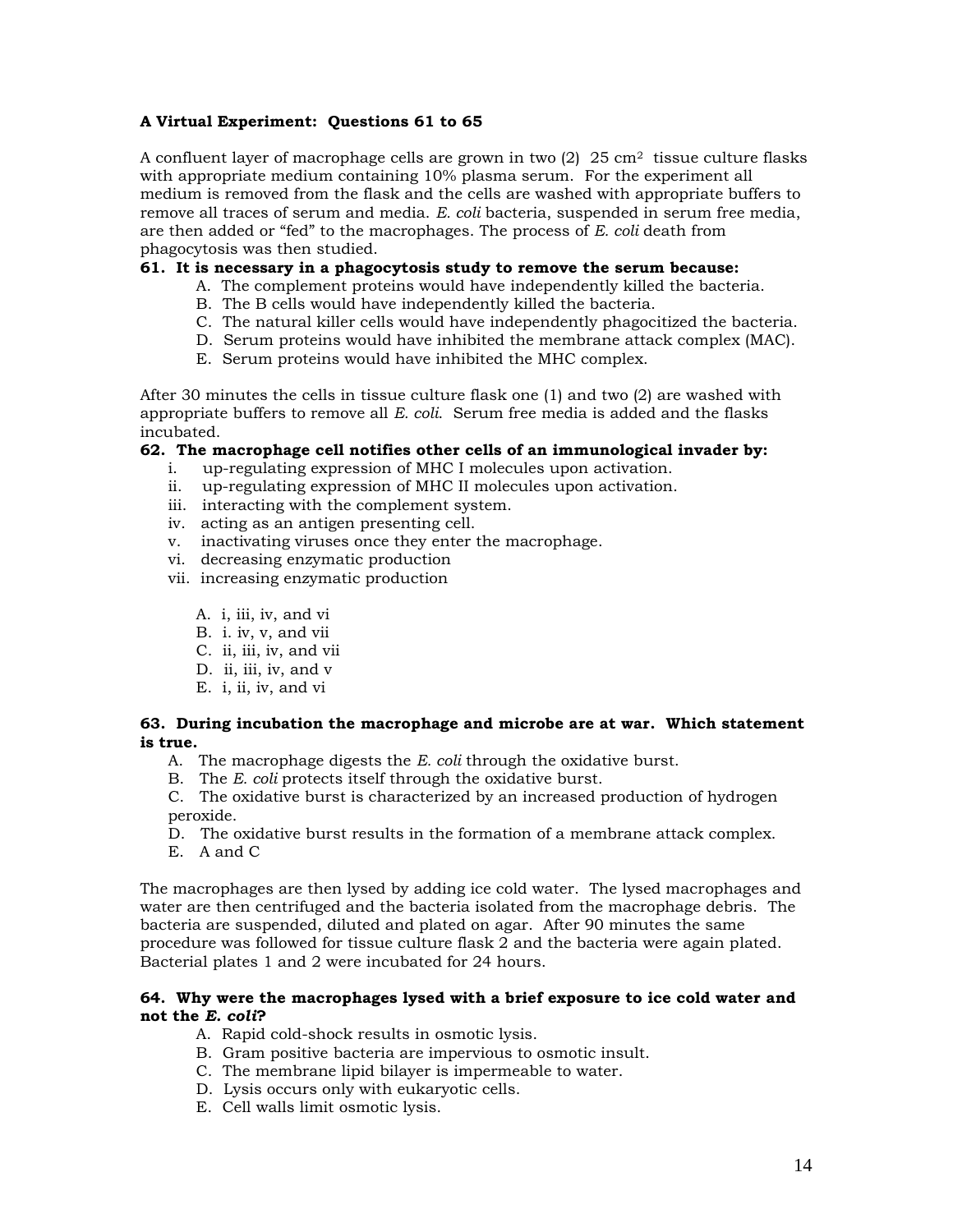**65. When you compare the bacterial growth on plate 1, (45 minutes) and bacterial growth on plate 2 (90 minutes) you would predict:**

- A.equal colonies on plate 1 and 2
- B. no colonies on plate 1
- C. no colonies on plate 2
- D. more colonies on plate 1 then plate 2
- E. more colonies on plate 2 than plate 1

**66. During an adult thyroidectomy the parathyroids are often removed and transplanted under the skin under the clavicle. Assume the patient takes and is responsive to all thyroid replacement medications. However, if the parathyroid transplant fails, possible physiological consequences are:**

- i. erratic heart rate at rest
- ii decreased vitamin D metabolism
- iii increased rate of carbohydrate absorption
- iv. muscle weakness
- v. goiter
- vi. osteoporosis
- vii. iodine deficiency
	- A. i, ii, iv, and vi
	- B. i, iii, v, and vii
	- C. ii, iii, vi, and vii
	- D. iii, iv, v, and vii
	- E. ii, iv, vi, and vii

#### **Questions 67 to 72 refer to the following information:**

An ecological community is defined as a group of actually or potentially interacting species living in the same place. A community is bound together by the network of influences that species have on one another. For each of the following types of interspecific and/or intraspecific interactions match with the letter for the appropriate the sign and effect, noted in the box, below.

| LETTER |               | SIGN             |                                            | <b>EFFECT</b>                         |          |
|--------|---------------|------------------|--------------------------------------------|---------------------------------------|----------|
| A      |               | $+/+$            |                                            | both species benefit from interaction |          |
| B      |               | $+/0$            | one species benefits, one unaffected       |                                       |          |
| C      |               | $-/-$            | each species affected negatively           |                                       |          |
| D      |               | $+/-$            | one species benefits, one is disadvantaged |                                       |          |
|        |               |                  |                                            |                                       |          |
|        |               | 67. herbivory    |                                            |                                       |          |
|        |               | $A. + / +$       | $B. + / 0$                                 | $C. -/-$                              | $D. +/-$ |
| 68.    |               | mutualism        |                                            |                                       |          |
|        |               | $A. + / +$       | $B. + / 0$                                 | $C. -/-$                              | $D. +/-$ |
|        |               | 69. parasitism   |                                            |                                       |          |
|        |               | $A. + / +$       | $B. + / 0$                                 | $C. -/-$                              | $D. +/-$ |
|        |               | 70. competition  |                                            |                                       |          |
|        |               | $A. + / +$       | $B. + / 0$                                 | $C. -/-$                              | $D. +/-$ |
|        | 71. predation |                  |                                            |                                       |          |
|        |               | $A. + / +$       | $B. + / 0$                                 | $C. -/-$                              | $D. +/-$ |
|        |               | 72. commensalism |                                            |                                       |          |
|        |               | $A. +/+$         | $B. + / 0$                                 | $C. -/-$                              | $D. +/-$ |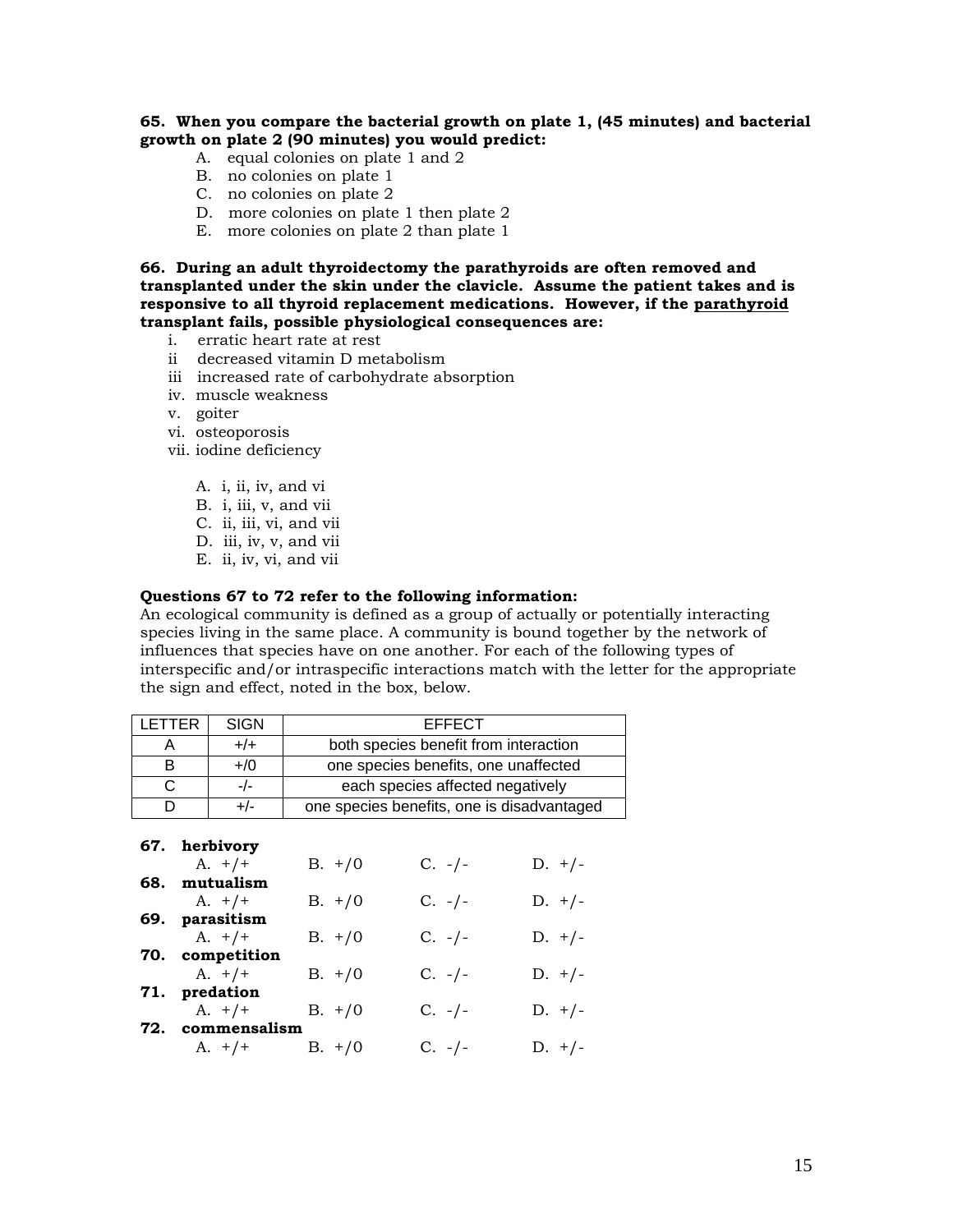#### **Questions 73 to 75 refer to the information below.**

Twenty spontaneous white-eyed (w) mutants of Drosophila are examined individually to determine their reversion frequencies. Of these 12 revert spontaneously at a frequency of  $10^{-3}$  to  $10^{-5}$  (Class A). Another 6 do not revert spontaneously at a detectable frequency but can be induced to revert at frequencies ranging from  $10^{-5}$  to  $10^{-6}$  by treatment with alkylating agents (Class B). The remaining 2 cannot be made to revert under any conditions (Class C). Indicate the most appropriate choice for each of the following:

### **73. Which class of mutants are probably missense mutations?**

- A. Class A
- B. Class B
- C. Class C

### **74. Which class of mutants are probably deletions?**

- A. Class A
- B. Class B
- C. Class C

#### **75. Which class of mutants would you suspect to result from the insertion of transposable elements?**

- A. Class A
- B. Class B
- C. Class C

#### **Question 76 to 81 refer to the following information.**

In *Drosophila*, a cross (Cross 1) is made between two mutant flies, one homozygous for the recessive mutation bent wind (*b*) and the other homozygous for the recessive mutation eyeless (*e*). The mutations *e* and *b* are alleles of two different genes that are known to be very closely linked on the tiny autosomal chromosome 4. All the progeny of this cross exhibited the wild-type phenotype for both traits. One of the female progeny was crossed to a male of genotype *b e/b e* (Cross 2). The progeny of cross 2 were mostly of the expected types, except for a single rare female that was wild-type for both traits.

#### **76. What is the genotype of the progeny from cross 2?**

- A.  $b^+e^+/b\ e\ \&\ b\ e^+/b\ e$
- B.  $b e^{t}/b^{+} e \& b^{+} e / b e^{+}$
- C. b  $e^*/b e$  &  $b^* e/b e$
- D.  $b e^{t}/b e^{t}$  &  $b^{t} e/be$

#### **77. Could the rare wild-type female from cross 2 have arisen by crossing-over?**

- A. Yes
- B. No

#### **78. Explanation of answer to question 77 above**

- A. would result in a gamete that was  $b^+ e^+$
- B. would result in a gamete that was b e
- C. would result in a gamete that was  $b^+$  e
- D. would result in a gamete that was  $b e^+$

#### **79. Could the rare wild-type female from cross 2 have arisen by non-disjunction?**

- A. Yes
- B. No

#### **80. Explanation of answer to question 79**

- A. would result in a gamete that was  $b^+ e^+ / b$  e
- B. would result in a gamete that was  $b^+ e/b e^+$
- C. would result in a gamete that was  $b e^{t}/b^+ e$
- D. would result in a gamete that was b  $e/b^+ e^+$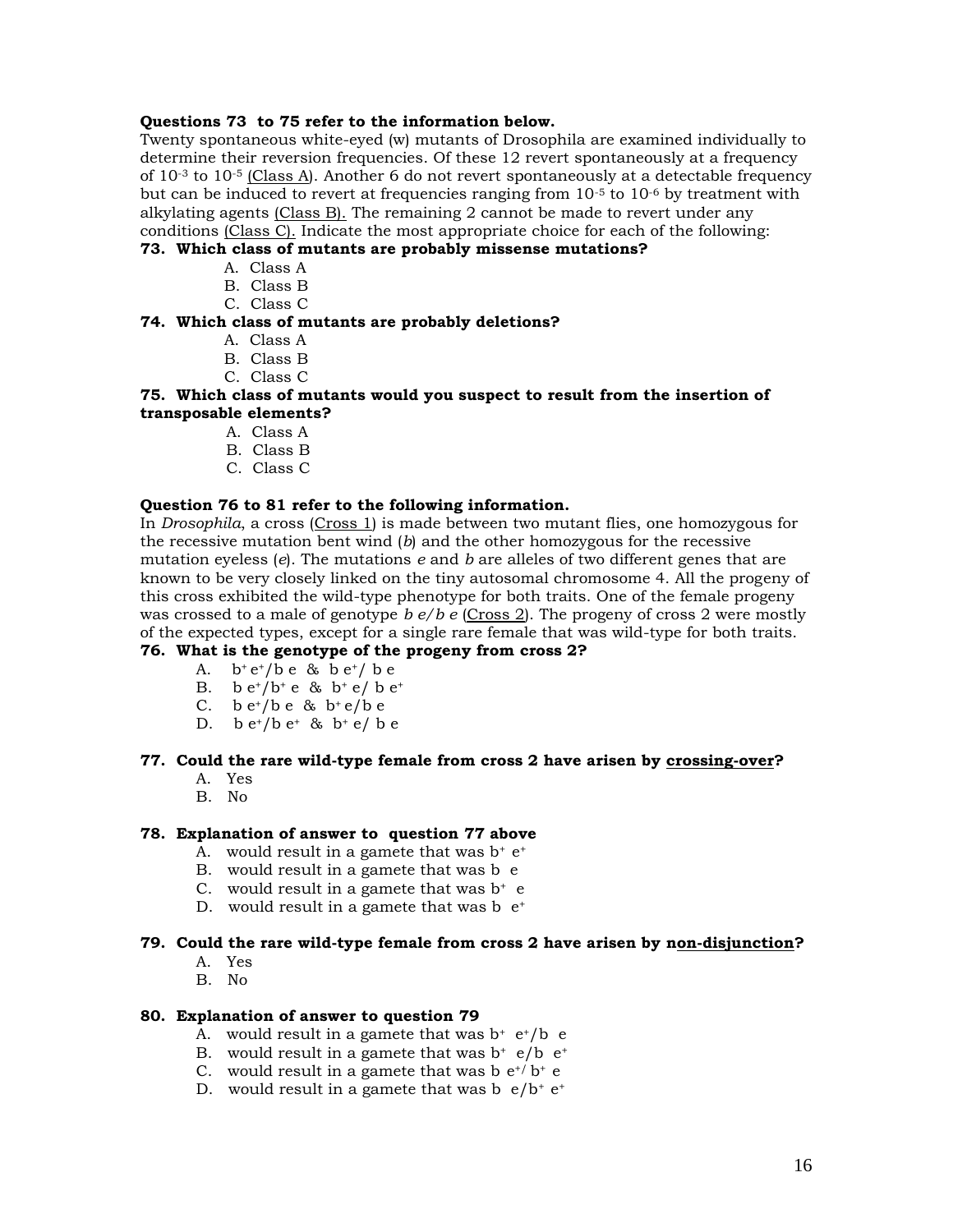#### **81. The rare wild-type female from cross 2 (above) was test crossed to a male of genotype** *b e/b e* **(Cross 3). The progeny were as follows:** *1/6 wild type ; 1/6 bent, eyeless ; 1/3 bent ; 1/3 eyeless*

**Which of the explanations given for questions 77 & 79 above are compatible with this result?** 

- A. The female must have been a product of nondisjunction
- B. The female must have been a product of crossing-over

**82. The frequency of an allele** *A* **in a population is 30%. Assuming a two-allele system, a) what is the frequency of the** *a* **allele and b) what are the frequencies of all possible genotypes in this population?** 

|  | A. a) 0.7 |  | b) $AA = 0.09$ ; $Aa = 0.42$ ; $aa = 0.49$ |  |
|--|-----------|--|--------------------------------------------|--|
|  | B. a) 0.3 |  | b) $AA = 0.49$ ; $Aa = .42$ ; $aa = 0.09$  |  |
|  | C. a) 0.6 |  | b) $AA = 0.16$ ; $AA = 0.58$ ; $aa = 0.36$ |  |

#### **Questions 83 to 87 refer to the figure below.**

The figure below represents a food web in a particular ecosystem. Each letter represents a species. The arrows indicate the direction of energy flow. Choose the appropriate letter that represents each species.



|                                                     |                           | 83. Which species would most likely represent a primary producer?              |               |               |
|-----------------------------------------------------|---------------------------|--------------------------------------------------------------------------------|---------------|---------------|
| A. Species A                                        | B. Species B C. Species C |                                                                                | D. Species D  | E. Species E. |
| ecosystem?                                          |                           | 84. Which species would most likely represent humans if they were part of this |               |               |
| A. Species A                                        | B. Species B              | C. Species C                                                                   | D. Species D. | E. Species E. |
|                                                     |                           | 85. Which species is most likely to be an herbivore?                           |               |               |
| A. Species A                                        | B. Species B C. Species C |                                                                                | D. Species D. | E. Species E  |
| 86. Which species is most likely to be a carnivore? |                           |                                                                                |               |               |
| A. Species A                                        |                           | B. Species B C. Species C                                                      | D. Species D. | E. Species E  |
| 87. Which species is most likely to be an omnivore? |                           |                                                                                |               |               |
| A. Species A                                        | B. Species B C. Species C |                                                                                | D. Species D  | E. Species E. |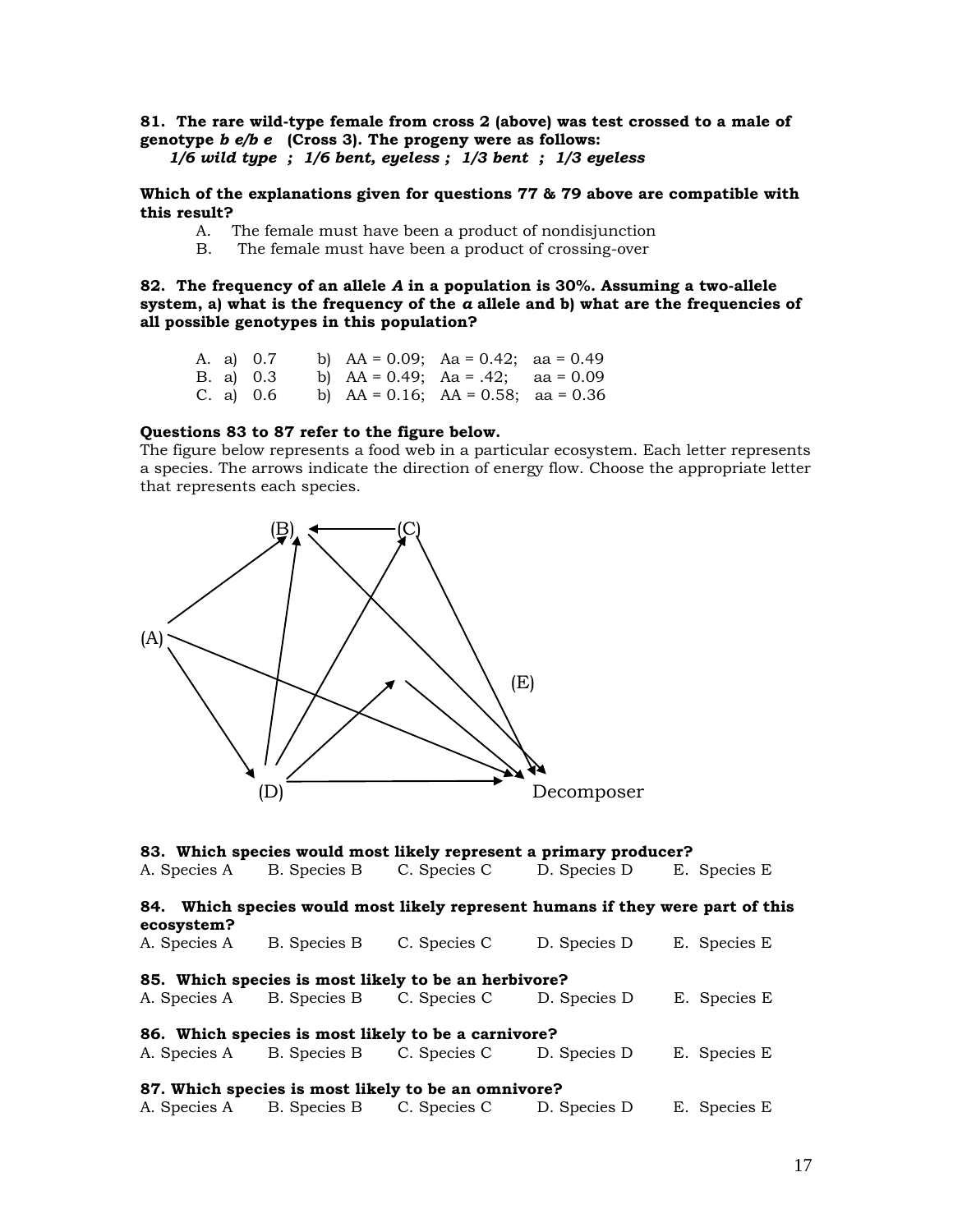#### **Questions 88 to 89 refer to the following paragraph.**

In Argentina at 32˚ S latitude there are deserts east of the Andes Mountains. In Chile at 18˚ S latitude there are deserts west of the mountains. Select from the following list of explanations those that best explain these two situations.

- *i.* easterly winds
- *ii.* westerly winds
- *iii.* descending dry air masses
- *iv.* ascending dry air masses
- *v.* rain shadow on east side of mountain
- *vi*. rain shadow on west side of mountain

#### **88. Argentina deserts mentioned above are most likely the result of:**

- A. i, iv, and v only
- B. i, iii, and vi only
- C. ii. iii, and v only
- D. ii, iv, and vi only

#### **89. Chile deserts mentioned above are most likely the result of:**

- A. i and v only
- B. i and iv only
- C. ii and v only
- D. ii and iv only

#### **Questions 90 to 93 refer to following**

Given below is a list of features. Select the appropriate letter(s) associated with each of the groups of organisms given.

ORGANS OF RESPIRATION

| <i>i</i> . Internal | iii. Gills   |
|---------------------|--------------|
| ii. External        | iv. Air sacs |
|                     |              |

- 
- v. Skin
- vi. Lungs

Consider the following groups of organisms and indicate the most appropriate feature or features to describe fertilization and the organ(s) of respiration.

#### **90. Mammals**

- A. i, v, and vi only
- B. i, and vi only
- C. i and v only
- D. ii and vi only
- E. i, ii, and v only

#### **91. Birds**

- A. i and vi only
- B. i and vi only
- C. i and v only
- D. ii and v only
- E. i, v, and vi only

#### **92. Amphibians**

- A. i, v, and vi only
- B. i and vi only
- C. i and v only
- D. i, ii, v, and vi only
- E. i, ii, iii, and vi only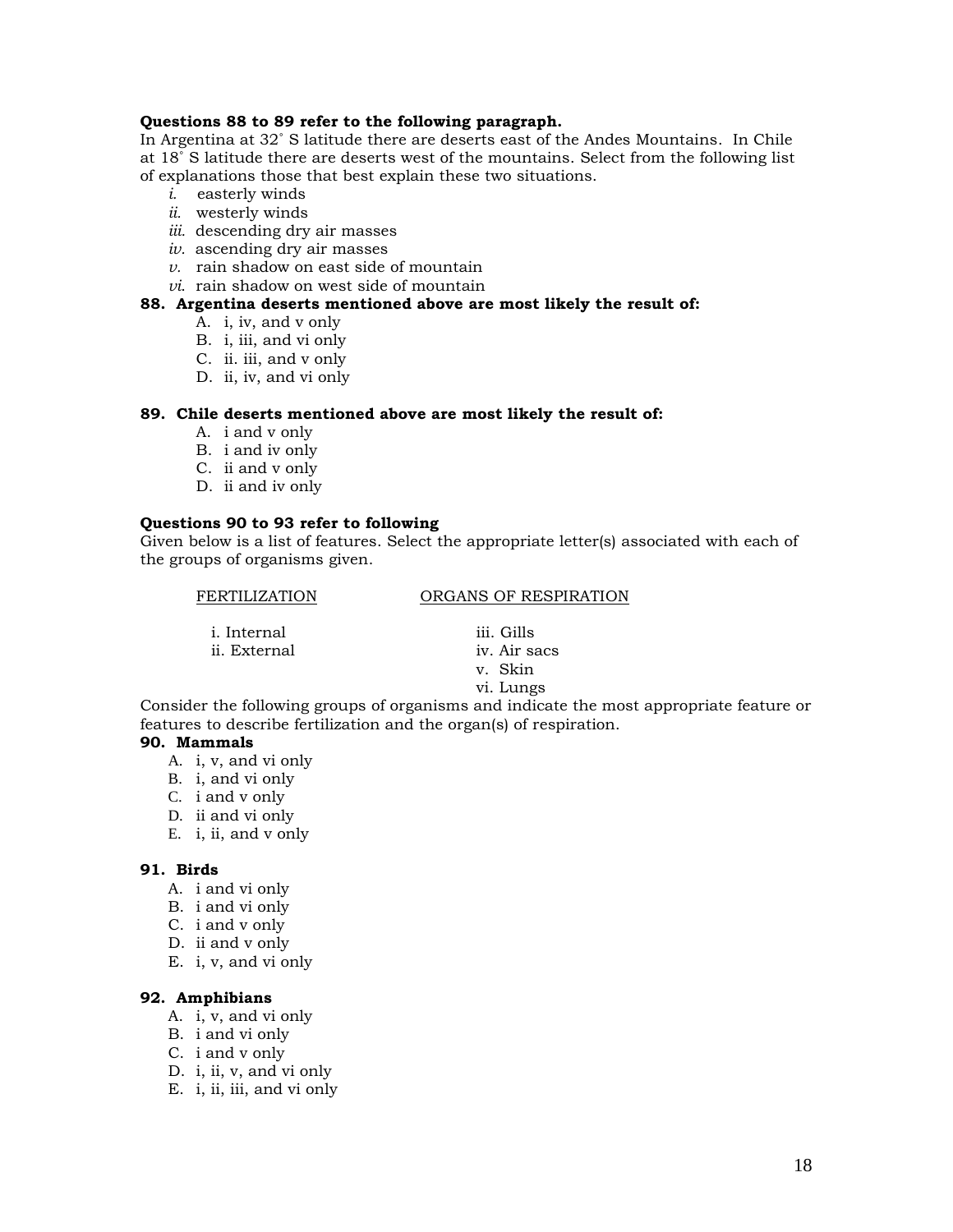#### **93. Fishes**

- A. i and iv only
- B. i, iii, and iv only
- C. ii and vi only
- D. ii, iii, and vi only
- E. ii, iii, and v only

## **Turn Page**

## **Part C is written**

## **Write on test pages**

### **Do not write on Scantron sheet**

## **Turn page to finish exam!**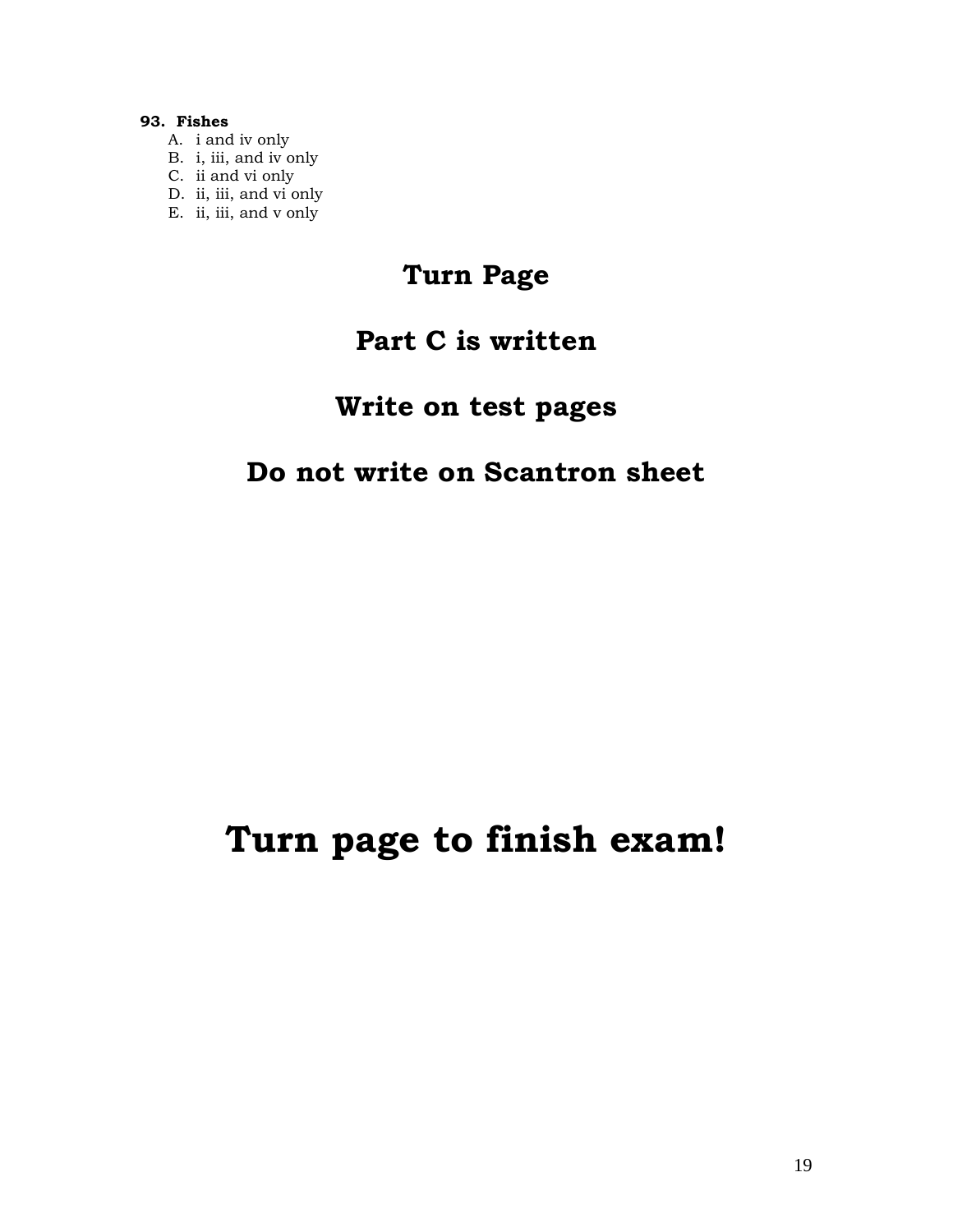*ID number \_\_\_\_\_\_\_\_ 2006 Semi-Final Exam - Part C*

**1. Match the following evolutionary terms with their definitions, placing the letter of the appropriate match in the blank provided to the left of each term. Each choice will be used and will be used only once.**

| Adaptive radiation         | A. A body structure switching from one function to<br>another                                 |
|----------------------------|-----------------------------------------------------------------------------------------------|
|                            | ____. Allopatric speciation B. A juvenile trait being retained into adulthood                 |
|                            | Convergent evolution C. A single population of a species diverging into<br>two species        |
| ____. Divergent evolution  | D. A species giving rise to morphologically distinct<br>species                               |
| ______. Evolutionary trend | E. Development of an entirely new body form or<br>structure                                   |
| . Extinction               | F. Distantly related species coming to look<br>superficially alike                            |
| . Iterative evolution      | G. Isolated populations of a species becoming<br>different species                            |
| Macroevolution             | H. Long-term evolutionary change in the same<br>direction                                     |
| . Microevolution           | I. One lineage "quickly", in an evolutionary sense,<br>giving rise to many descendant species |
| _____. Neoteny             | J. One lineage repeatedly giving rise to similar<br>descendants                               |
| Preadaptation              | K. Small-scale evolutionary changes in a lineage                                              |
|                            | Sympatric speciation L. The death of all members of a species                                 |

# **TURN PAGE for Questions 2 & 3**

20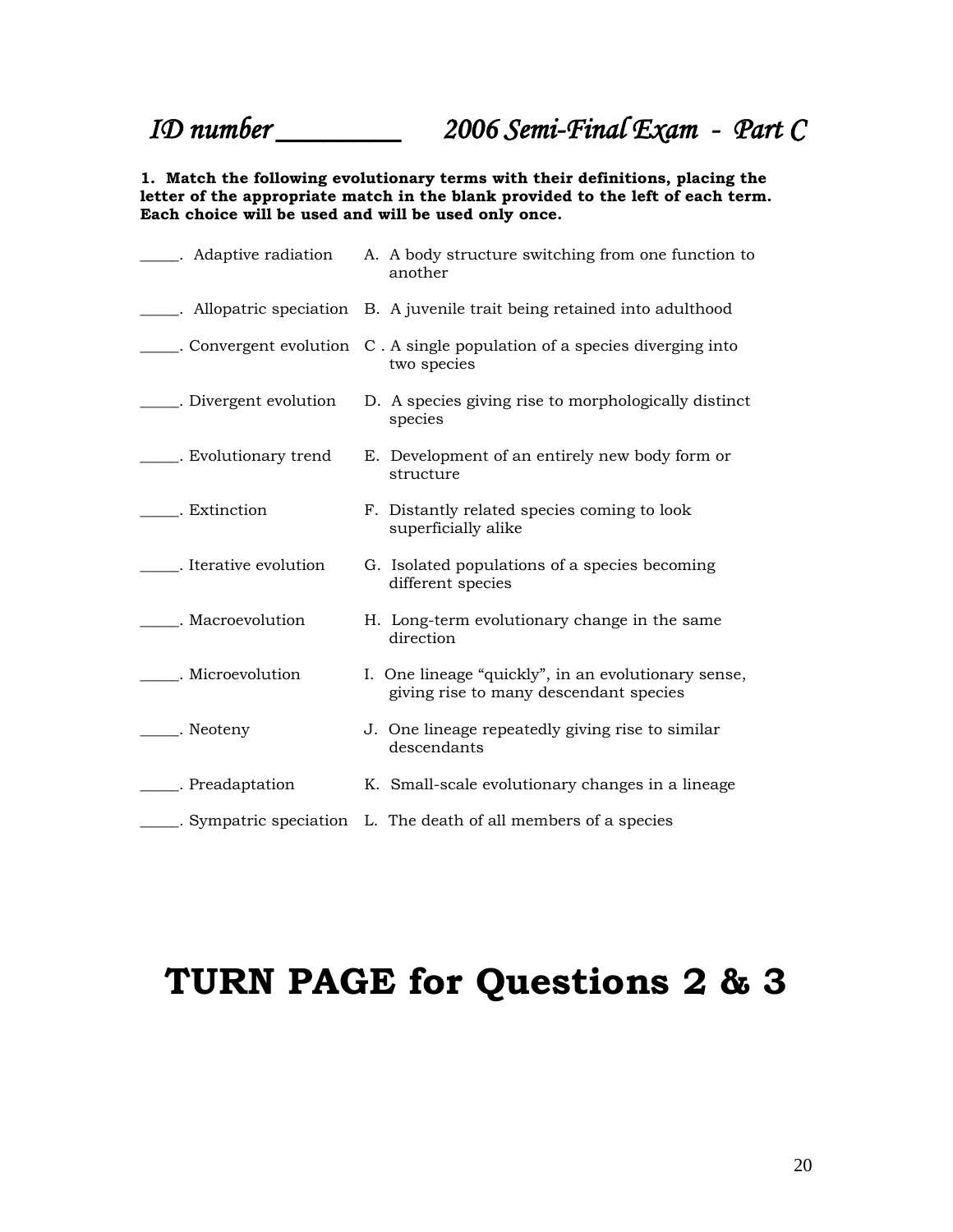**2. Beginning with CO<sup>2</sup> and H2O, write a)one or more formula that would adequately represent the pH buffering system in the blood and b) a formula that will illustrate the way in which hemoglobin binds with oxygen in the blood. c) Draw a saturation curve relating oxygen saturation of Hb to the partial pressure in the blood. Be certain to label correctly your x and y axes and describe why you drew the curve as you did.**

a.

b.

**3. Some zoologists have placed the sponges into the subkingdom Parazoa. Provide below two valid reasons they might have for doing so.**

**4. On the next page complete the table by writing the appropriate number, explanation or term in each empty box.**

## **TURN PAGE for question 5. You are almost done!**